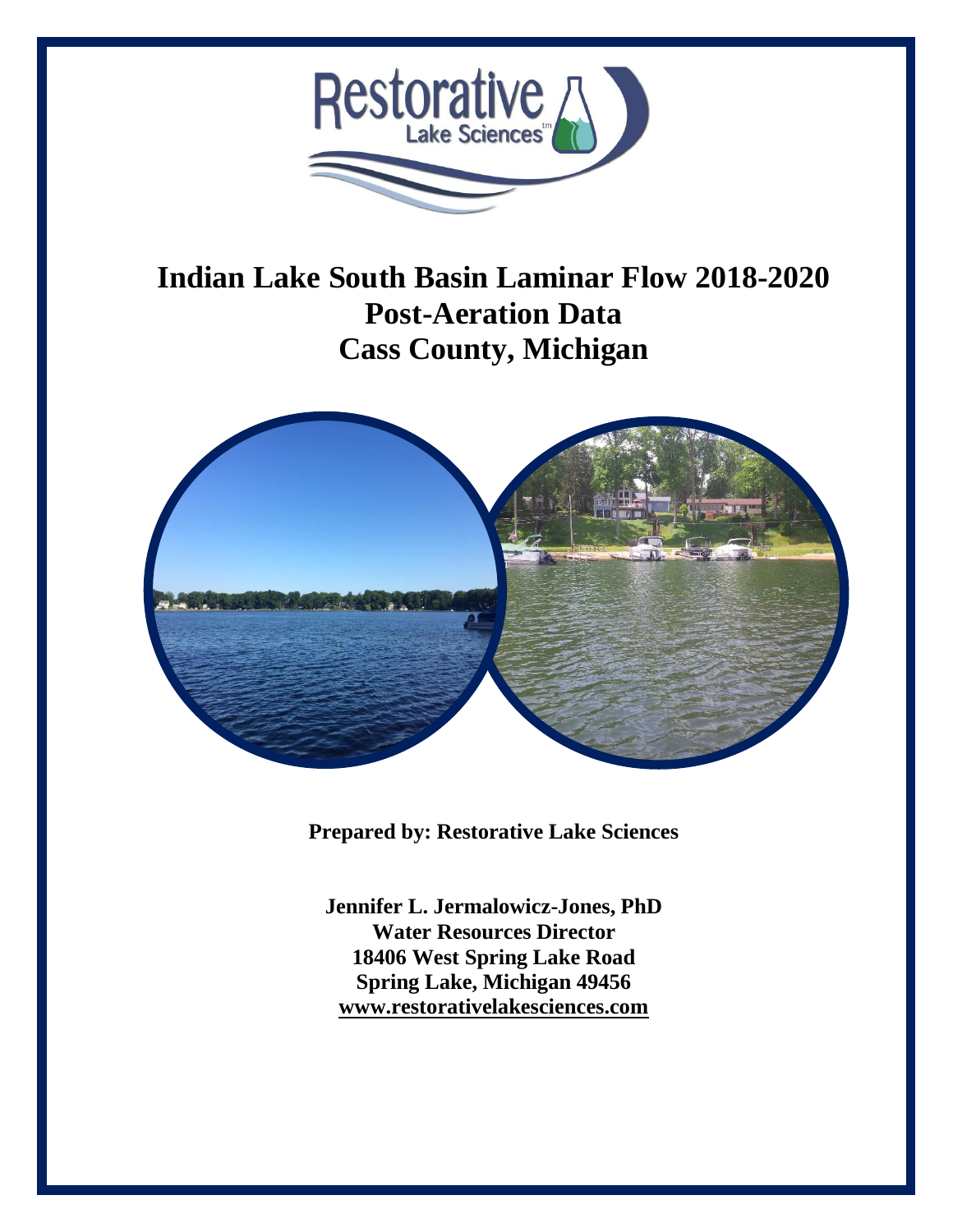# **TABLE OF CONTENTS**

|     | <b>SECTION</b> | <b>PAGE</b> |
|-----|----------------|-------------|
| 1.0 |                |             |
|     | 1.1            |             |
|     | 1.2            |             |
|     | 1.3            |             |
| 2.0 |                |             |
|     | 2.1            |             |
|     | 2.2            |             |
|     | 2.3            |             |
| 3.0 |                |             |
|     | 3.1            |             |
|     | 3.2            |             |
|     | 3.3            |             |
|     | 3.4            |             |
|     | 3.5            |             |
| 4.0 |                |             |
|     | 4.1            |             |
|     | 4.2            |             |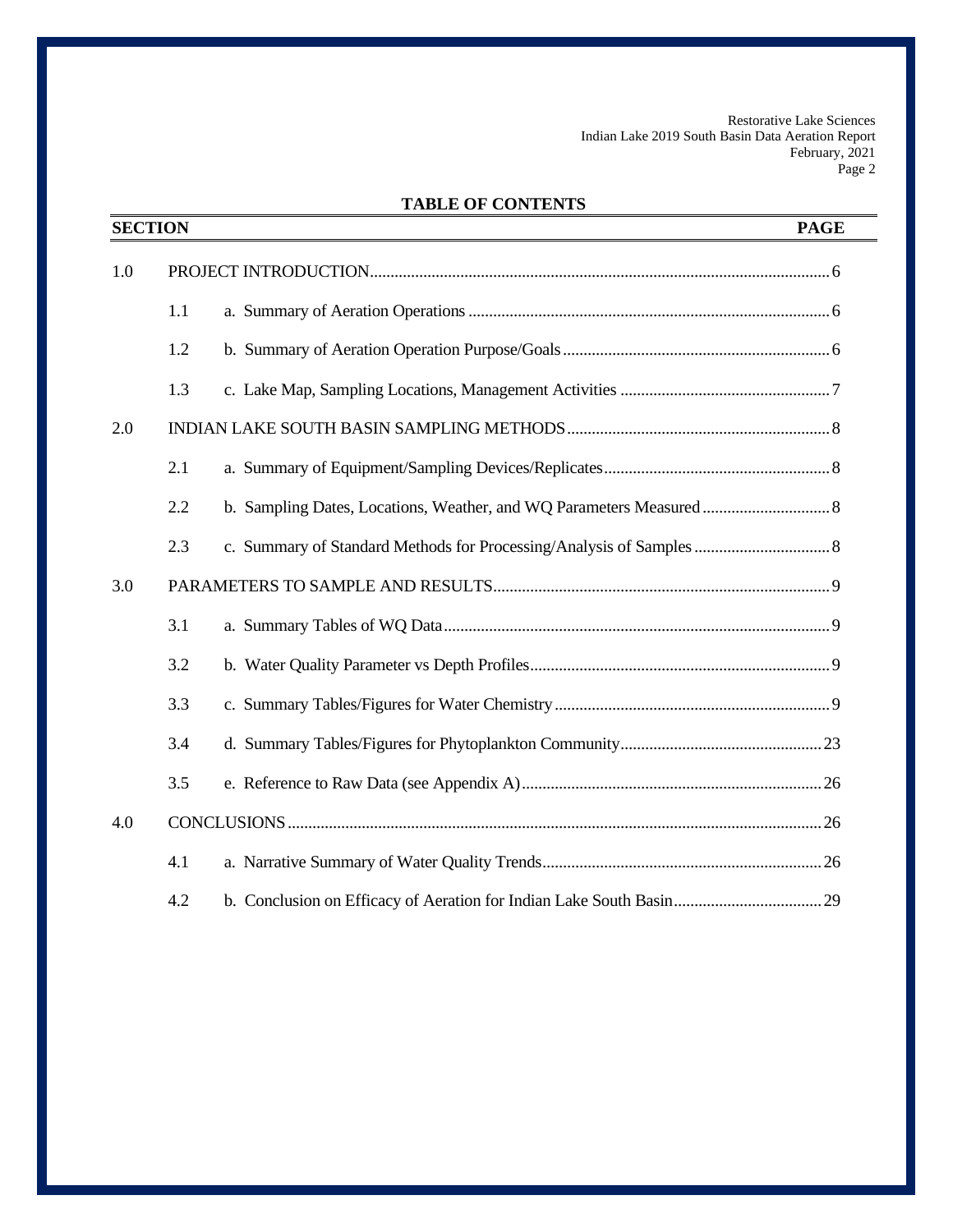# **FIGURES**

| <b>NAME</b> | <b>PAGE</b> |
|-------------|-------------|
|             |             |
|             |             |
|             |             |
|             |             |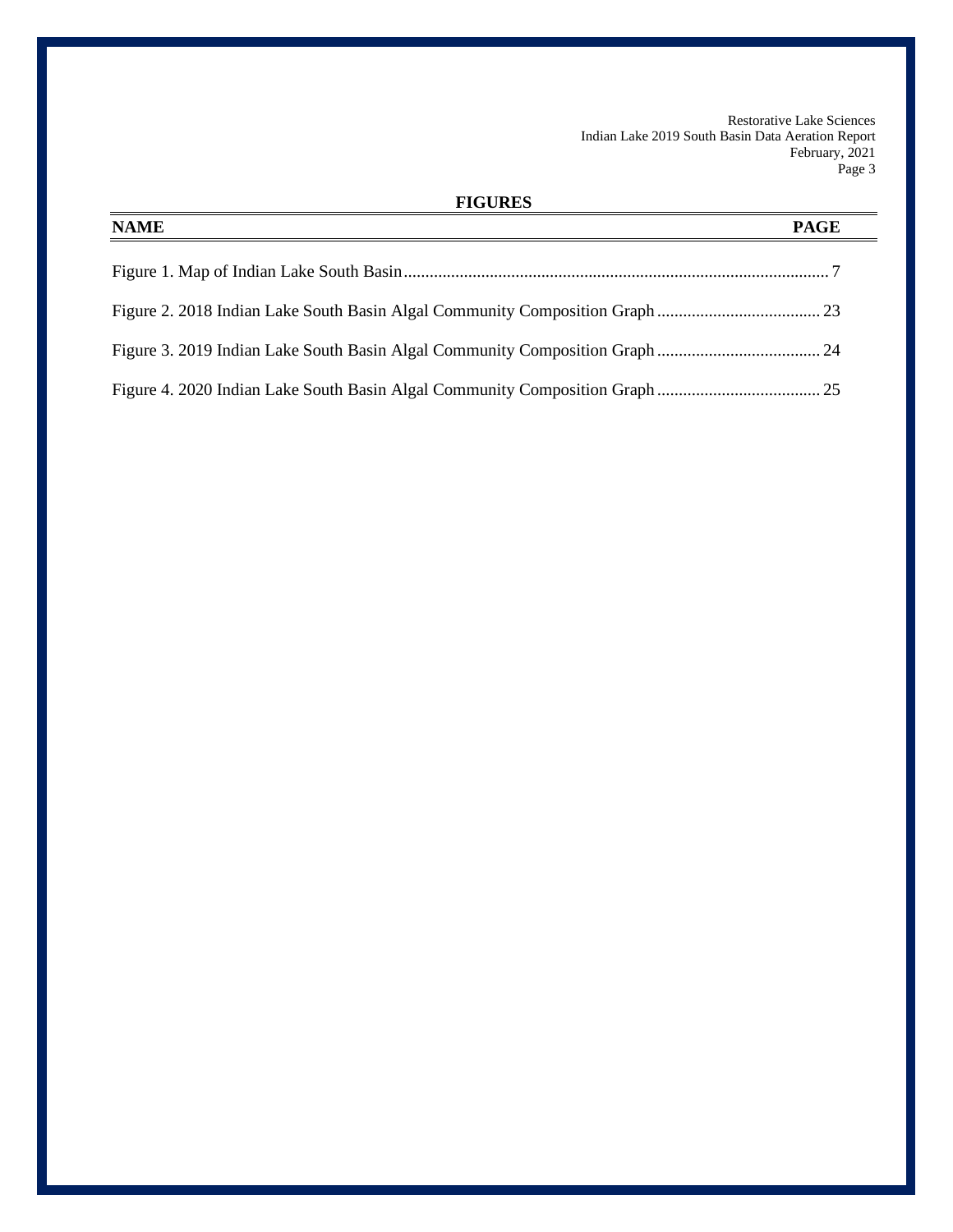| <b>NAME</b><br><b>PAGE</b>                                                         |
|------------------------------------------------------------------------------------|
|                                                                                    |
|                                                                                    |
|                                                                                    |
|                                                                                    |
| Table 5. Post-Aeration Chemical WQ Data Table (South Basin, July 12, 2018)  13     |
| Table 6. Post-Aeration Chemical WQ Data Table (South Basin, September 7, 2018) 14  |
| Table 7. Post-Aeration Chemical WQ Data (South Basin Site #1, May 12, 2019)  14    |
| Table 8. Post-Aeration Physical WQ Data (South Basin Site #1, May 12, 2019)  14    |
| Table 9. Post-Aeration Chemical WQ Data (South Basin Site #2, May 12, 2019)  15    |
| Table 10. Post-Aeration Physical WQ Data (South Basin Site #2, May 12, 2019)  15   |
| Table 11. Post-Aeration Chemical WQ Data (South Basin Site #1, July 22, 2019)  15  |
|                                                                                    |
| Table 13. Post-Aeration Chemical WQ Data (South Basin Site #2, July 22, 2019)  16  |
| Table 14. Post-Aeration Physical WQ Data (South Basin Site #2, July 22, 2019) 16   |
| Table 15. Post-Aeration Chemical WQ Data (South Basin Site #1, October 3, 2019) 17 |
| Table 16. Post-Aeration Physical WQ Data (South Basin Site #1, October 3, 2019) 17 |
| Table 17. Post-Aeration Chemical WQ Data (South Basin Site #2, October 3, 2019) 17 |
| Table 18. Post-Aeration Physical WQ Data (South Basin Site #2, October 3, 2019) 18 |
|                                                                                    |
|                                                                                    |
|                                                                                    |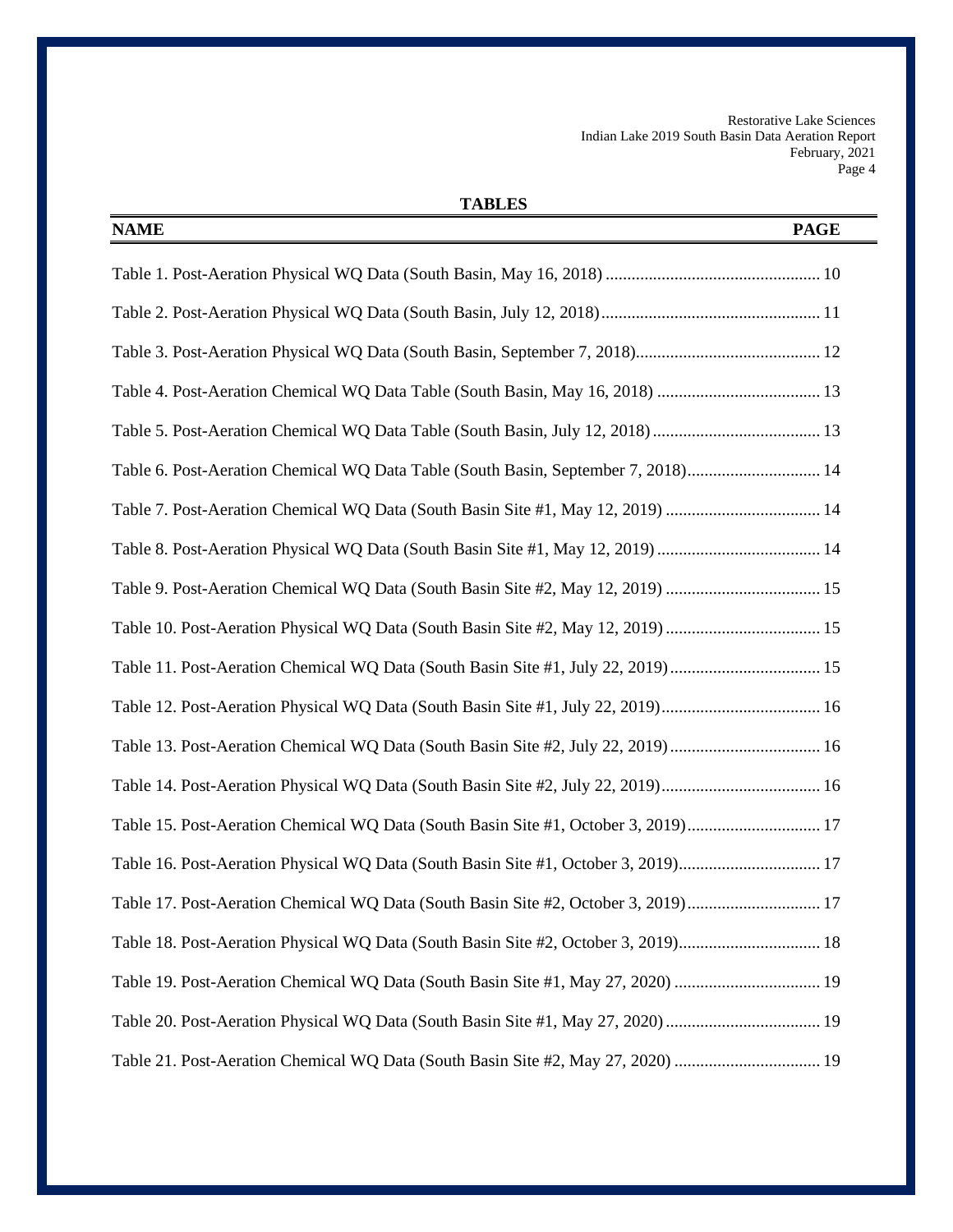| Table 28. Post-Aeration Physical WQ Data (South Basin Site #1, September 13, 2020)  22 |
|----------------------------------------------------------------------------------------|
|                                                                                        |
| Table 30. Post-Aeration Physical WQ Data (South Basin Site #2, September 13, 2020)  22 |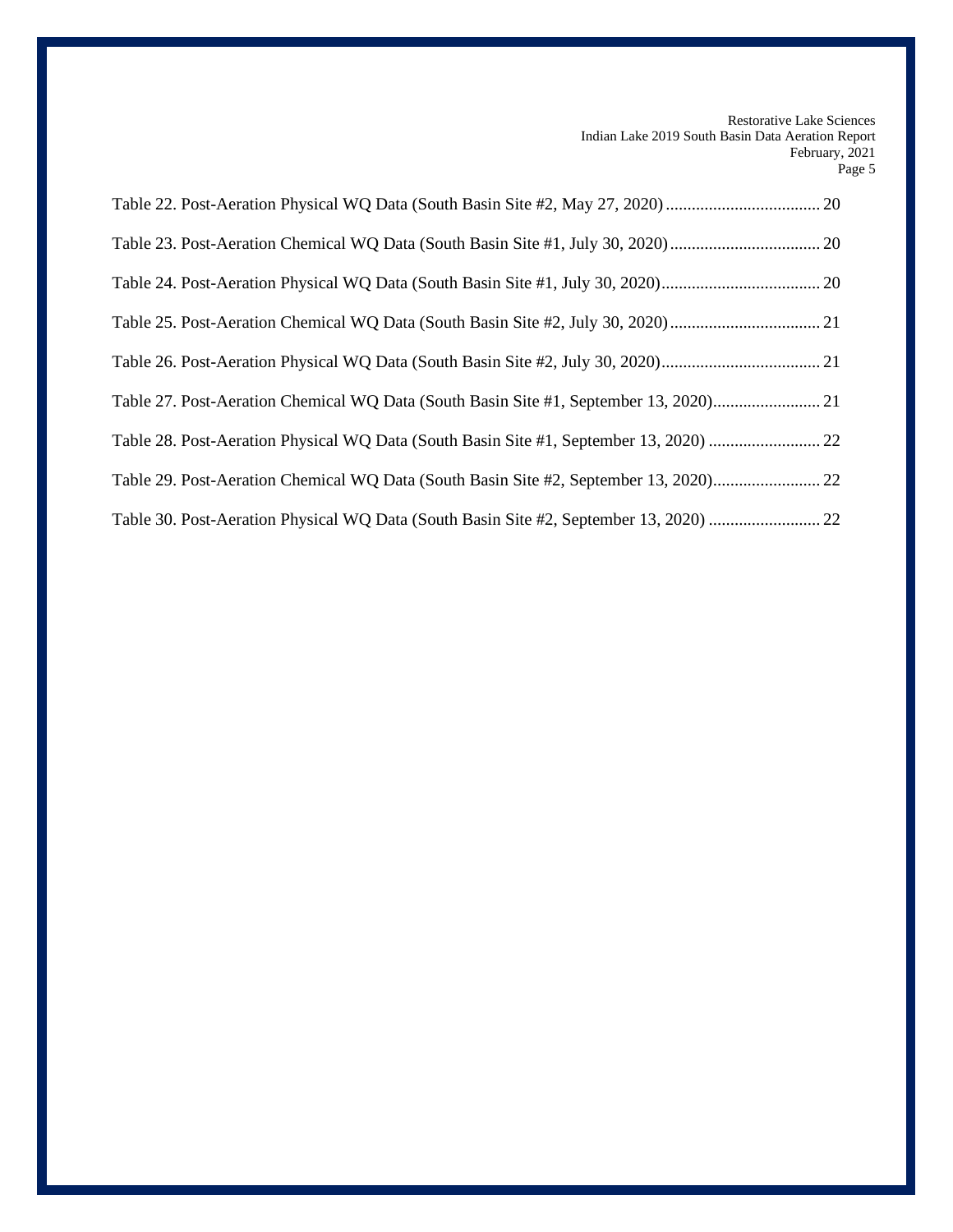# **Indian Lake South Basin Laminar Flow 2018-2020 Post-Aeration Data Cass County, Michigan**

# **1.0 PROJECT INTRODUCTION**

Indian Lake is located in Sections 30 and 31 of Silver Creek Township (T.5S, R.16W) in Cass County, Michigan. The lake surface area is approximately 499 acres (Michigan Department of Natural Resources, 2001) and may be classified as a eutrophic aquatic ecosystem with a central deep basin and a moderate-sized littoral zone. Indian Lake has a maximum depth of 30.0 feet (confirmed by RLS in 2014 through depth contour mapping). The lake bottom consists primarily of sandy substrate, along with marl and organic matter deposits. Indian Lake has a lake perimeter of approximately 4.65 miles. The South Basin itself is approximately 88 acres with a deep basin of 16.0 feet.

Indian Lake is a well-recreated lake and is utilized by many for fishing, swimming, boating, and waterfront living. In recent years, the lake has become dominated by aggressive hybrid watermilfoil growth and nuisance cyanobacteria algal blooms. Previous aquatic plant herbicide and algae treatments have proven ineffective and the local residents have desired a more holistic approach to addressing both the algae and aquatic plant issues as well as the dissolved oxygen depletion issues associated with lake stratification later in the summer season on the lake.

## **1.1 a. Summary of Indian Lake South Basin Aeration Operations:**

Laminar Flow Aeration (LFA) was originally installed throughout the Indian Lake South Basin in 2010 by Lake Savers, LLC. The LFA system consists of 14 ceramic diffusers powered by onshore compressors. The aeration system was activated on April 1, 2015 and on April 1, 2016 and deactivated for the season on November 30, 2015 and on November 30, 2016. No bioaugmentation was applied to the South Basin in 2015 or 2016. In 2017-2019, Lake Savers, LLC applied a bacteria blast to both the North and South Basins of Indian Lake via a Rule 97 permit as required. A BioBlast microbe and enzyme treatment was applied to the lake in August 2019 by EverBlue Lakes, LLC.

## **1.2 b. Summary of Aeration Operation Purpose/Goals:**

The Indian Lake South Basin is a small portion of Indian Lake, but it is utilized by the residents for fishing, swimming, motorboat activity, and waterfront living. The Indian Lake Improvement Association had considered the possibility of dredging as this occurred many years ago but deemed it too expensive and thus desired to utilize aeration and bioaugmentation to reduce organic muck and aquatic vegetation in the South Basin.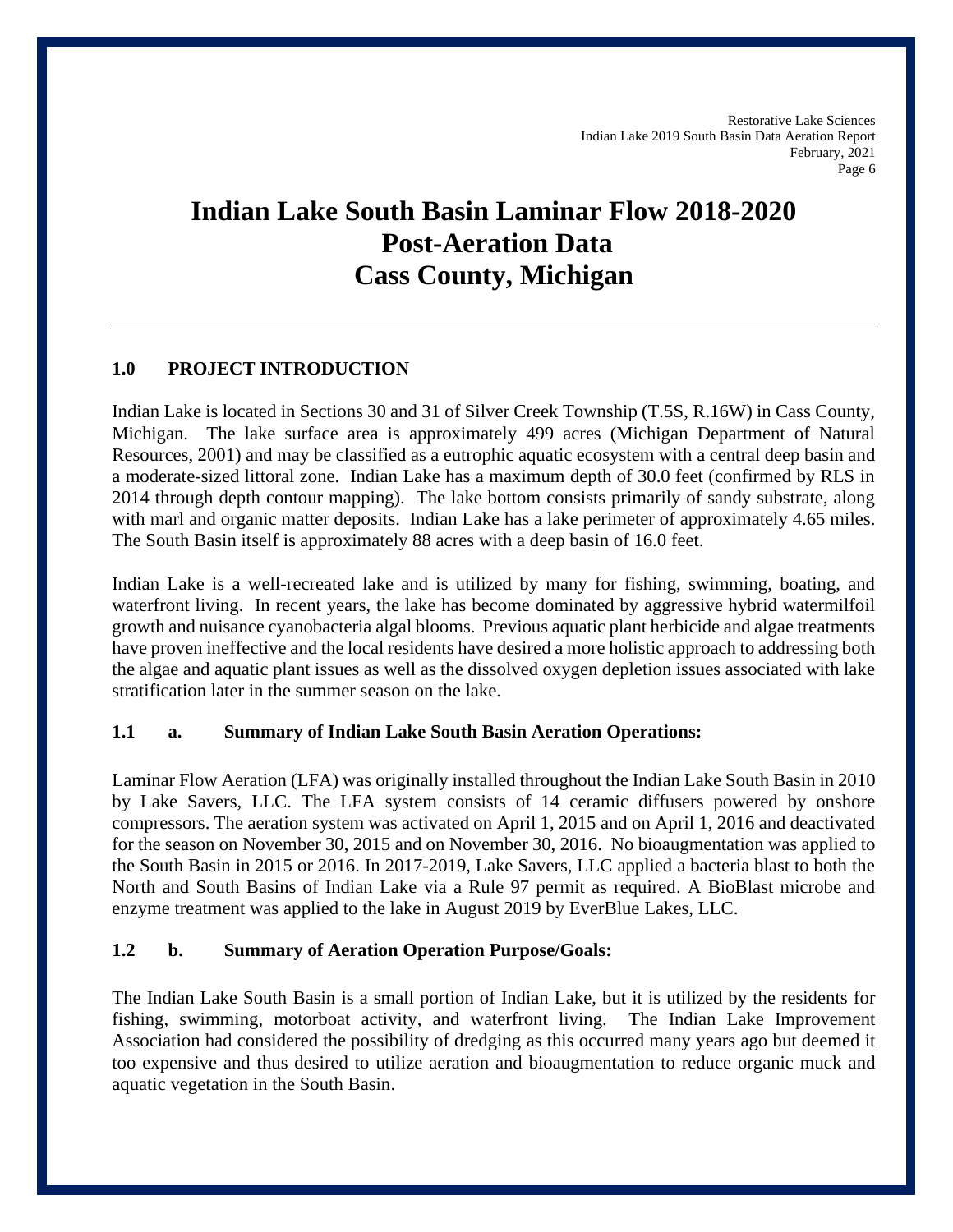The residents desired a lake restoration strategy that would make the basin healthier and accomplish the following objectives:

The primary objectives of the implemented LFA system for Indian Lake South Basin include:

- 1) Reduction of nuisance submersed aquatic vegetation
- 2) Maintenance of the lake's excellent water quality during this process
- 3) Reduction of nuisance algae in the South Basin

# **1.3 c. Lake Map, Sampling Locations, Management Activities:**

Figure 1. below shows the two deep basins in Indian Lake South Basin that were sampled on May 16, 2018, July 12, 2018, and September 7, 2018, and May 12, 2019, July 22, 2019, and October 3, 2019 and May 27, 2020, July 30, 2020, and September 13, 2020 for multiple biotic and abiotic parameters to evaluate the efficacy of the LFA system and determine if the LFA system is having any impacts on the Indian Lake South Basin aquatic ecosystem. Aquatic herbicide treatments were conducted in the canal of the South Basin in 2018-2020 as in previous years to address the thick milfoil and Curly-leaf Pondweed growth.



**Figure 1. The Indian Lake South Basin, Cass County, MI.**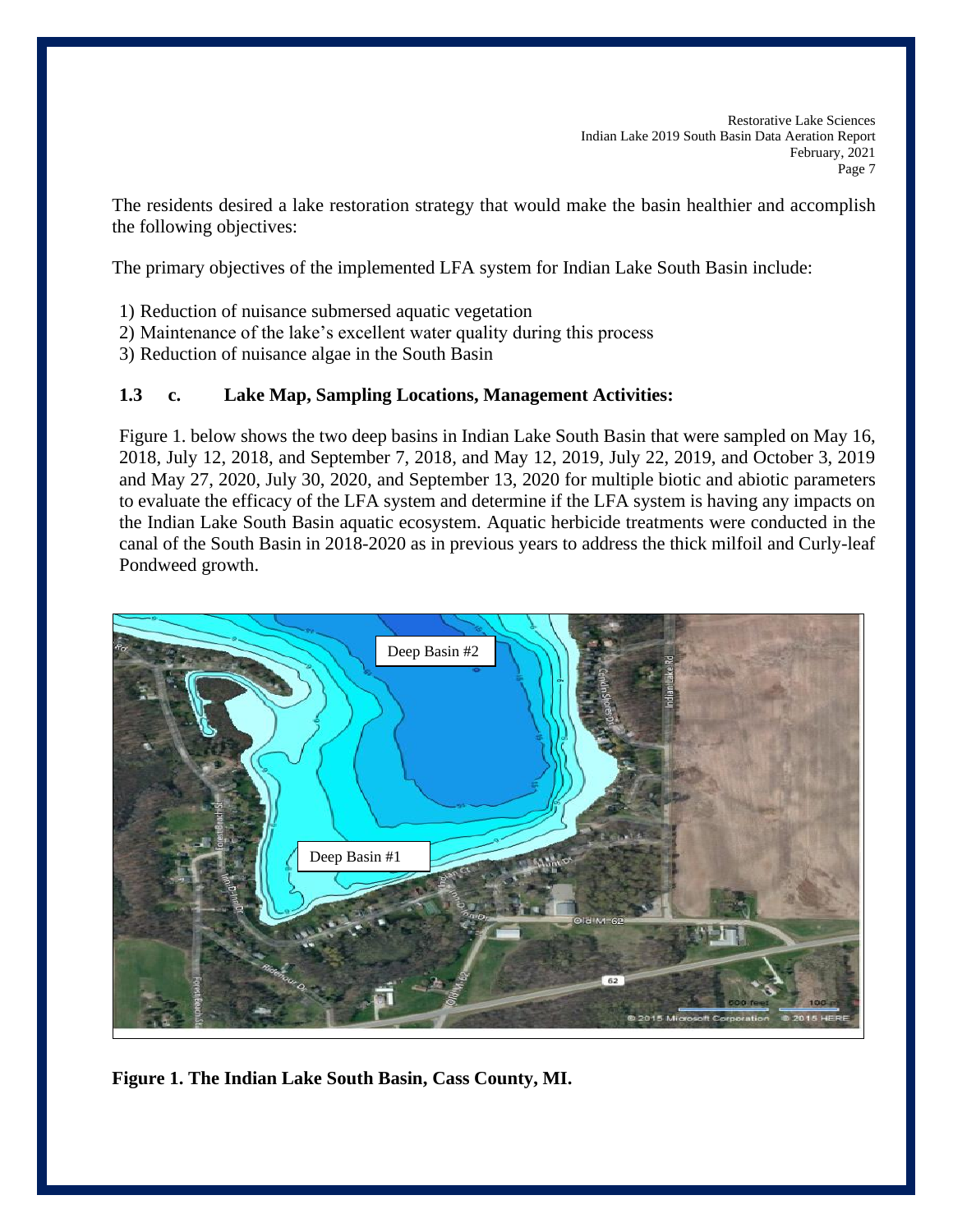# **2.0 INDIAN LAKE SOUTH BASIN SAMPLING METHODS**

## **2.1 a. Summary of Equipment/Sampling Devices/Replicates:**

Chemical water samples were collected at the specified depths (top, middle, and bottom of the two sampling sites) using a 4-liter VanDorn horizontal water sampler with weighted messenger (Wildco® brand). As required by the permit, three samples per parameter were collected per sampling location.

Water quality physical parameters (such as water temperature, dissolved oxygen, conductivity, and pH) were measured with a calibrated Eureka Manta II® multi-probe meter at top, middle, and bottom depths of the two deep basins. As required by the permit, one set of measurements as a profile per deep basin sampling location was collected for each sampling date. Additionally, temperature, pH, conductivity, and dissolved oxygen were measured at 0.5-meter intervals

## **2.2 b. Sampling Dates, Locations, Weather, & WQ Parameters Measured:**

Post-aeration water quality data was collected by RLS on May 16, 2018, July 12, 2018, and September 7, 2018 and May 12, 2019, July 22, 2019, and October 3, 2019 and May 27, 2020, July 30, 2020, and September 13, 2020 All water quality samples were collected from the Indian Lake South Basin locations according to Figure 1 above.

Weather conditions were recorded on the data sheets in Appendix A (2020 raw data and laboratory reports). Previously submitted reports also had accompanying appendices with all raw field and laboratory data.

#### **2.3 c. Summary of Standard Methods for Processing/Analysis of Samples:**

Water quality chemical parameters such as total phosphorus, ortho-phosphorus, total suspended solids, and chlorophyll-a were analyzed at Trace Analytical Laboratories in Muskegon, Michigan. According to the laboratory reports generated by Trace labs, the method used for total phosphorus and orthophosphorus analysis was SM 4500-P E-11. The analytical method used to determine total suspended solids was SM 2540 D-11. The analytical method used to measure chlorophyll-a was SM 10200H. Ammonia nitrogen was determined with method EPA 350.1, nitrate nitrogen was determined with method EPA 353.2, and total Kjeldahl nitrogen was determined with EPA 351.2 A QA/QC statement of qualifications for Trace Analytical Laboratories in Muskegon, Michigan was previously submitted.

Prior to analysis of the samples as described above, water samples were placed in clean, unpreserved polyethylene bottles for ortho-phosphorus and total suspended solids and placed in H<sub>2</sub>SO<sub>4</sub>-preserved, clean, polyethylene bottles for total phosphorus analysis. Chlorophyll-*a* samples were placed in glass brown amber 1-liter bottles with glutaraldehyde as a preservative and analyzed within 1 week after collection.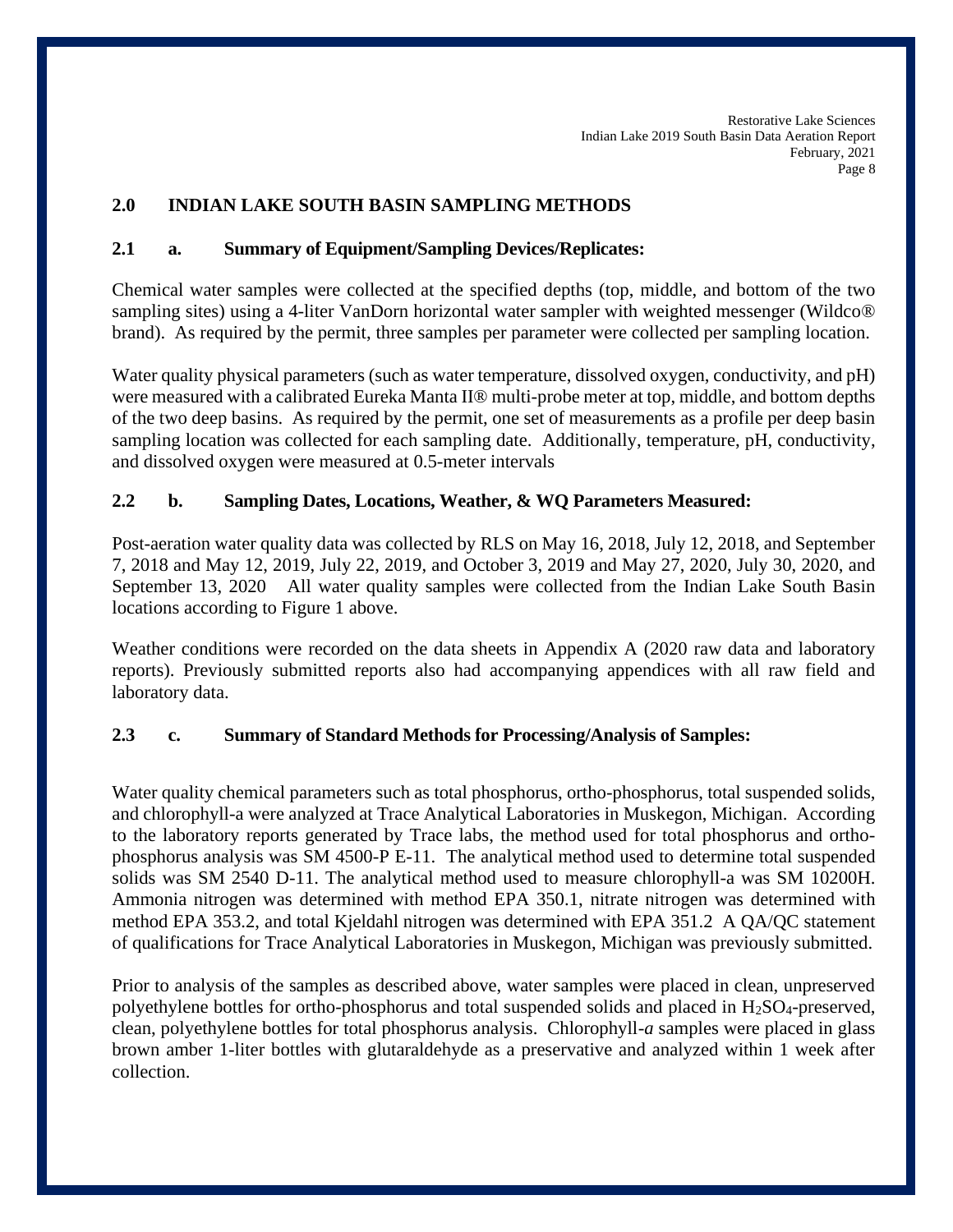All water samples were maintained on ice in a large cooler prior to being placed into the laboratory fridge. Samples used for microscopic analysis of algal community composition were preserved with glutaraldehyde and counted with a Sedgewick Rafter® Counting Cell under high power objective on a bright-field Accuscope® compound microscope. Multiple 1 micro-liter ( $\mu$ L) aliquots were used to determine the relative abundance of algal genera in the samples.

# **3.0 INDIAN LAKE SOUTH BASIN PARAMETERS TO SAMPLE AND RESULTS**

All 2018 post-aeration physical water quality data is shown in Section 3.1a below. 2018 post-aeration Chemical water quality data is shown in Section 3.3c below.

# **3.1 a. Summary Tables of Water Quality Data:**

**3.2-3.3 b and c. Water Profiles.** Profiles for all parameters are shown below for varying depths in the South Basin of Indian Lake.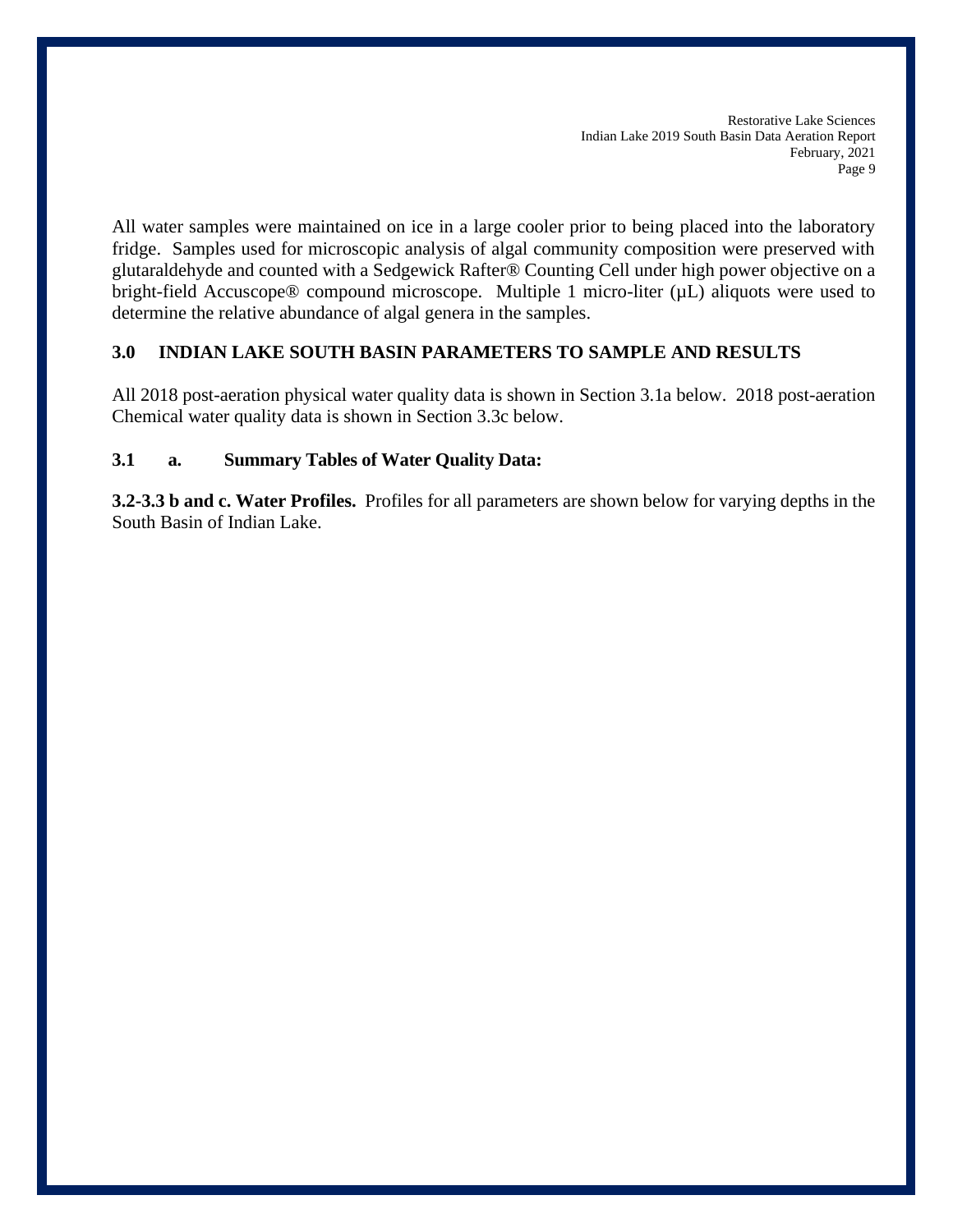**Table 1. Indian Lake South Basin post-aeration physical water quality parameter data collected from the deep basin sites on May 16, 2018.**

| <b>Sampling</b> | Depth            | Water       | DO       | pH   | Cond.                    | Secchi Depth             |
|-----------------|------------------|-------------|----------|------|--------------------------|--------------------------|
| <b>Site</b>     | (m)              | <b>Temp</b> | $mg L-1$ | S.U. | $\mu$ S cm <sup>-1</sup> | (f <sub>t</sub> )        |
|                 |                  | ${}^oC$     |          |      |                          |                          |
| Deep Basin 1    | $\boldsymbol{0}$ | 21.0        | 8.8      | 8.3  | 282                      | $\overline{\phantom{a}}$ |
| Deep Basin 1    | 0.5              | 19.3        | 8.9      | 8.4  | 280                      | 13.2                     |
| Deep Basin 1    | 1.0              | 19.2        | 8.9      | 8.4  | 281                      | --                       |
| Deep Basin 1    | 1.5              | 18.8        | 8.9      | 8.4  | 280                      | --                       |
| Deep Basin 1    | 2.0              | 18.6        | 9.2      | 8.4  | 279                      | --                       |
| Deep Basin 1    | 2.5              | 18.5        | 9.7      | 8.6  | 276                      | --                       |
| Deep Basin 1    | 3.0              | 18.4        | 9.9      | 8.5  | 279                      | $-$                      |
| Deep Basin 1    | 3.5              | 18.1        | 9.2      | 8.5  | 281                      | $-$                      |
| Deep Basin 2    | $\boldsymbol{0}$ | 20.5        | 8.8      | 8.3  | 281                      | 13.0                     |
| Deep Basin 2    | 0.5              | 19.5        | 8.9      | 8.3  | 280                      | $- -$                    |
| Deep Basin 2    | 1.0              | 19.0        | 8.8      | 8.3  | 280                      | $-$                      |
| Deep Basin 2    | 1.5              | 18.8        | 8.8      | 8.3  | 280                      | --                       |
| Deep Basin 2    | 2.0              | 18.6        | 8.9      | 8.3  | 280                      | --                       |
| Deep Basin 2    | 2.5              | 18.5        | 8.9      | 8.3  | 280                      | --                       |
| Deep Basin 2    | 3.0              | 18.4        | 8.8      | 8.3  | 281                      | --                       |
| Deep Basin 2    | 3.5              | 18.1        | 8.8      | 8.3  | 281                      | --                       |
| Deep Basin 2    | 4.0              | 17.9        | 8.6      | 8.3  | 281                      | --                       |
| Deep Basin 2    | 4.5              | 17.7        | 8.5      | 8.3  | 282                      | --                       |
| Deep Basin 2    | 5.0              | 17.4        | 8.4      | 8.2  | 285                      |                          |
| Deep Basin 2    | 5.5              | 16.8        | 4.0      | 7.7  | 304                      | --                       |

**Post-Aeration Data Table (May 16, 2018): Site South Deep Basins #1 and #2**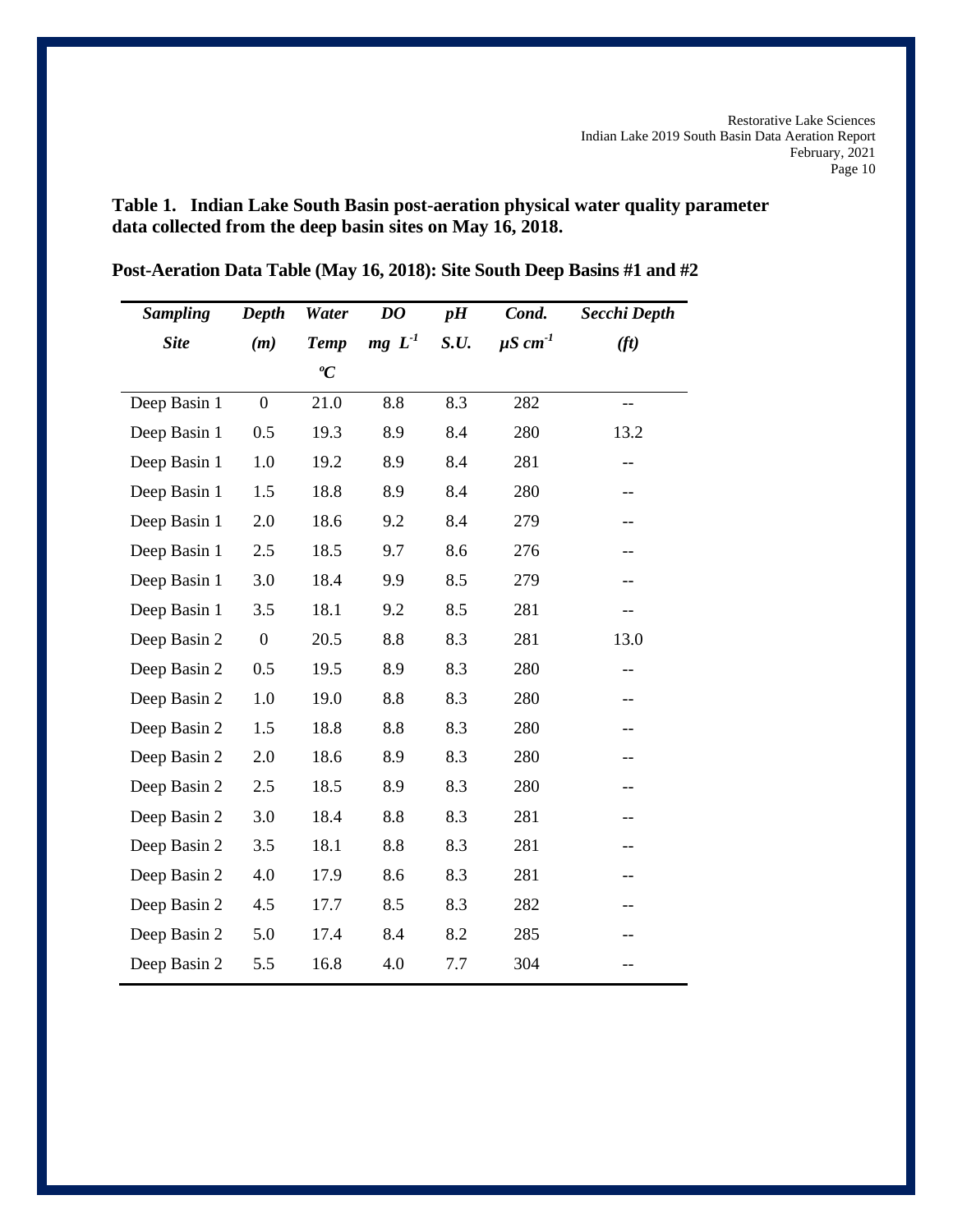**Table 2. Indian Lake South Basin post-aeration physical water quality parameter data collected from the deep basin sites on July 12, 2018.**

| <b>Sampling</b> | Depth | Water       | DO       | pH   | Cond.                    | Secchi Depth      |
|-----------------|-------|-------------|----------|------|--------------------------|-------------------|
| <b>Site</b>     | (m)   | <b>Temp</b> | $mg L-1$ | S.U. | $\mu$ S cm <sup>-1</sup> | (f <sub>t</sub> ) |
|                 |       | ${}^oC$     |          |      |                          |                   |
| Deep Basin 1    | 0.5   | 28.4        | 7.9      | 8.6  | 300                      | 5.7               |
| Deep Basin 1    | 1.0   | 28.3        | 8.1      | 8.6  | 300                      | $- -$             |
| Deep Basin 1    | 1.5   | 28.1        | 8.2      | 8.6  | 300                      | $-$               |
| Deep Basin 1    | 2.0   | 28.1        | 8.1      | 8.6  | 301                      | $-$               |
| Deep Basin 1    | 2.5   | 28.0        | 8.1      | 8.5  | 301                      | --                |
| Deep Basin 1    | 3.0   | 27.8        | 7.6      | 8.5  | 303                      |                   |
| Deep Basin 2    | 0.5   | 28.7        | 8.4      | 8.7  | 300                      | 5.6               |
| Deep Basin 2    | 1.0   | 28.4        | 8.5      | 8.1  | 300                      | $-$               |
| Deep Basin 2    | 1.5   | 28.3        | 8.5      | 8.6  | 300                      | --                |
| Deep Basin 2    | 2.0   | 28.2        | 8.5      | 8.6  | 300                      | --                |
| Deep Basin 2    | 2.5   | 28.1        | 8.5      | 8.6  | 300                      | --                |
| Deep Basin 2    | 3.0   | 27.9        | 8.4      | 8.6  | 301                      |                   |
| Deep Basin 2    | 3.5   | 27.7        | 7.9      | 8.5  | 302                      |                   |
| Deep Basin 2    | 4.0   | 27.5        | 7.5      | 8.4  | 303                      | --                |
| Deep Basin 2    | 4.5   | 27.4        | 7.2      | 8.4  | 304                      |                   |
| Deep Basin 2    | 5.0   | 27.2        | 6.3      | 8.2  | 306                      |                   |

**Post-Aeration Data Table (July 12, 2018): Site South Deep Basins #1 and #2**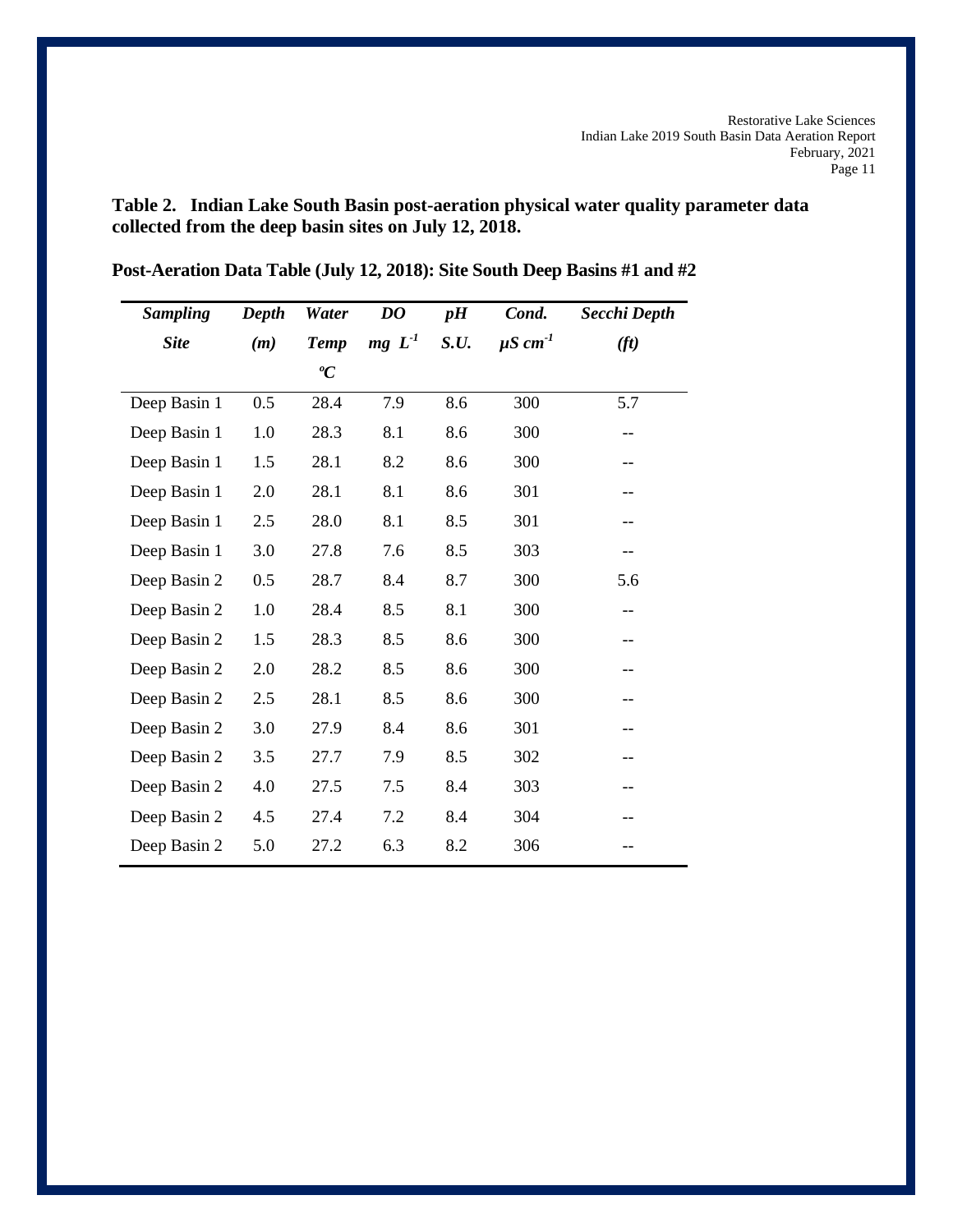**Table 3. Indian Lake South Basin post-aeration physical water quality parameter data collected from the deep basin sites on September 7, 2018.**

| <b>Sampling</b> | Depth            | Water       | DO       | pH   | Cond.                    | Secchi Depth      |
|-----------------|------------------|-------------|----------|------|--------------------------|-------------------|
| <b>Site</b>     | (m)              | <b>Temp</b> | $mg L-1$ | S.U. | $\mu$ S cm <sup>-1</sup> | (f <sub>t</sub> ) |
|                 |                  | ${}^oC$     |          |      |                          |                   |
| Deep Basin 1    | $\boldsymbol{0}$ | 25.2        | 8.4      | 8.7  | 289                      | $-$               |
| Deep Basin 1    | 0.5              | 25.2        | 8.3      | 8.7  | 289                      | 5.5               |
| Deep Basin 1    | 1.0              | 25.2        | 8.2      | 8.7  | 289                      | $-$               |
| Deep Basin 1    | 1.5              | 25.1        | 8.1      | 8.7  | 289                      | --                |
| Deep Basin 1    | 2.0              | 25.1        | 8.1      | 8.7  | 289                      |                   |
| Deep Basin 1    | 2.5              | 25.1        | 8.1      | 8.7  | 289                      |                   |
| Deep Basin 1    | 3.0              | 25.1        | 8.1      | 8.7  | 290                      |                   |
| Deep Basin 2    | $\boldsymbol{0}$ | 25.4        | 8.5      | 8.7  | 290                      |                   |
| Deep Basin 2    | 0.5              | 25.5        | 8.3      | 8.7  | 290                      |                   |
| Deep Basin 2    | 1.0              | 25.4        | 8.2      | 8.7  | 290                      | 5.5               |
| Deep Basin 2    | 1.5              | 25.5        | 8.1      | 8.7  | 290                      | $-$               |
| Deep Basin 2    | 2.0              | 25.5        | 8.1      | 8.7  | 290                      | --                |
| Deep Basin 2    | 2.5              | 25.4        | 8.1      | 8.7  | 290                      |                   |
| Deep Basin 2    | 3.0              | 25.4        | 8.1      | 8.7  | 290                      | --                |
| Deep Basin 2    | 3.5              | 25.3        | 8.1      | 8.7  | 290                      | --                |
| Deep Basin 2    | 4.0              | 25.2        | 8.0      | 8.7  | 290                      |                   |
| Deep Basin 2    | 4.5              | 25.0        | 8.0      | 8.7  | 290                      | --                |
| Deep Basin 2    | 5.0              | 25.0        | 8.0      | 8.7  | 290                      |                   |

**Post-Aeration Data Table (September 7, 2018): Site South Deep Basins #1 and #2**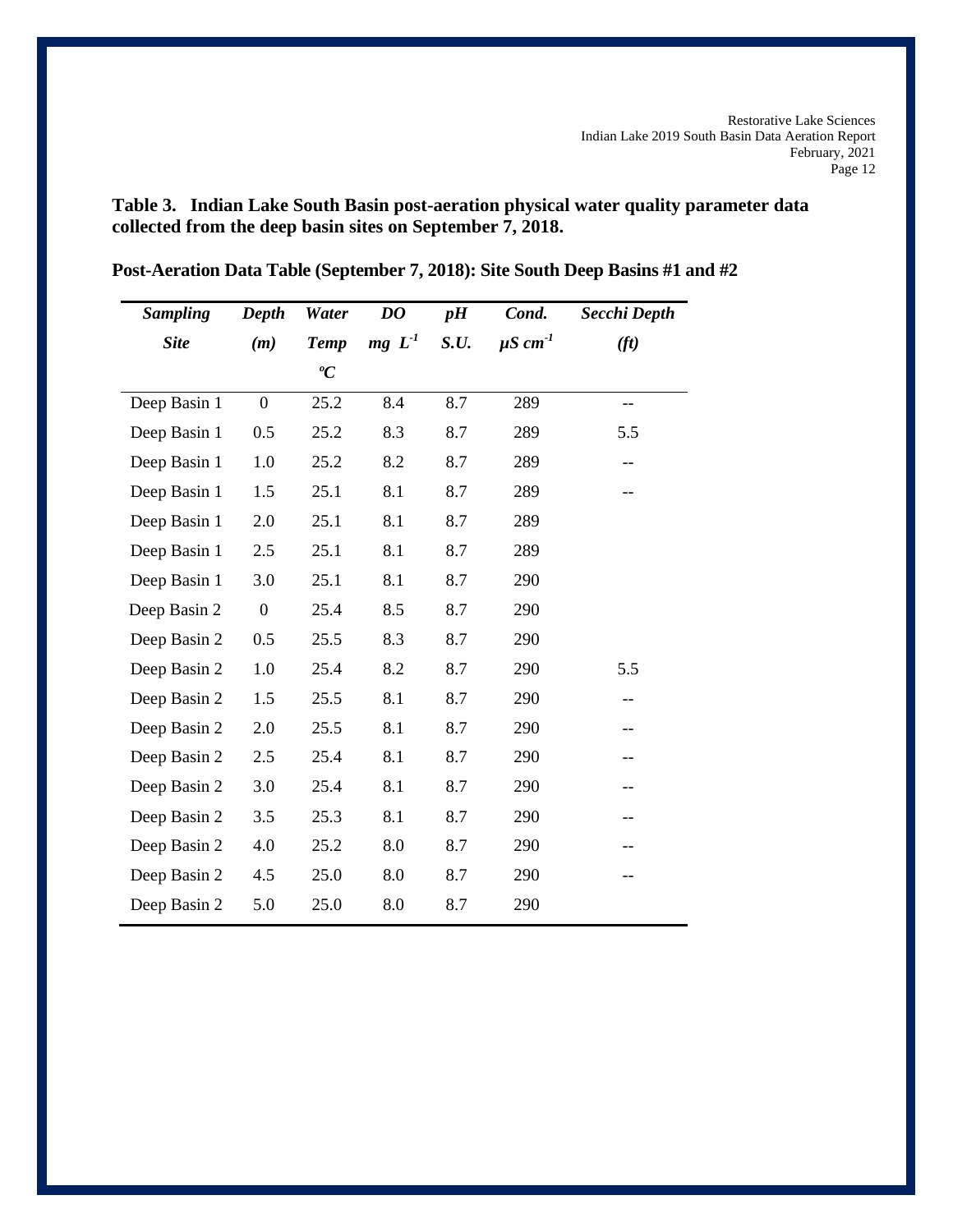**Table 4. Indian Lake South Basin baseline (post-aeration) chemical water quality parameter data collected from the deep basin sites on May 16, 2018.**

| <b>Sampling</b> | Depth    | <b>Total</b>      | Ortho-            |                  | Chlorophyll-a |
|-----------------|----------|-------------------|-------------------|------------------|---------------|
| <b>Site</b>     | (m)      | <b>Phosphorus</b> | <b>Phosphorus</b> | <b>Suspended</b> | $(\mu g/L)$   |
|                 |          | (mg/L)            | (mg/L)            | Solids $(mg/L)$  |               |
| Deep Basin 1    | $\Omega$ | 0.021             | < 0.010           | $<$ 10           | --            |
| Deep Basin 1    | 1.5      | 0.013             | < 0.010           | <10              | --            |
| Deep Basin 1    | 3.5      | 0.014             | < 0.010           | <10              | 0.534         |
| Deep Basin 2    | $\Omega$ | 0.013             | $\leq 0.010$      | <10              |               |
| Deep Basin 2    | 3.5      | 0.010             | < 0.010           | <10              | --            |
| Deep Basin 2    | 5.5      | 0.014             | < 0.010           | <10              | 0.890         |

**Post-Aeration Data Tables (May 16, 2018): Site South Deep Basins #1 and #2**

**Table 5. Indian Lake South Basin post-aeration chemical water quality parameter data collected from the deep basin sites on July 12, 2018.**

| Post-Aeration Data Tables (July 12, 2018): Site Deep Basins #1 and #2 |  |  |
|-----------------------------------------------------------------------|--|--|
|-----------------------------------------------------------------------|--|--|

| <b>Sampling</b> | Depth | <b>Total</b>      | Ortho-            | <b>TKN</b> | <b>TIN</b> | <b>Total</b>     | Chlorophyll-a |
|-----------------|-------|-------------------|-------------------|------------|------------|------------------|---------------|
| <b>Site</b>     | (m)   | <b>Phosphorus</b> | <b>Phosphorus</b> | (mg/L)     | (mg/L)     | <b>Suspended</b> | $(\mu g/L)$   |
|                 |       | (mg/L)            | (mg/L)            |            |            | Solids $(mg/L)$  |               |
| Deep Basin 1    | 0.5   | 0.022             | < 0.010           | 1.2        | 0.024      | 12               | $- -$         |
| Deep Basin 1    | 1.5   | 0.033             | < 0.010           | 0.6        | < 0.010    | <10              | $- -$         |
| Deep Basin 1    | 3.0   | 0.021             | < 0.010           | 0.5        | < 0.010    | <10              | $-1.07$       |
| Deep Basin 2    | 0.5   | 0.029             | < 0.010           | 0.7        | < 0.010    | <10              | $- -$         |
| Deep Basin 2    | 3.0   | 0.012             | < 0.010           | 0.5        | < 0.010    | <10              | --            |
| Deep Basin 2    | 5.0   | 0.013             | < 0.010           | $-$        | 0.013      | <10              | --            |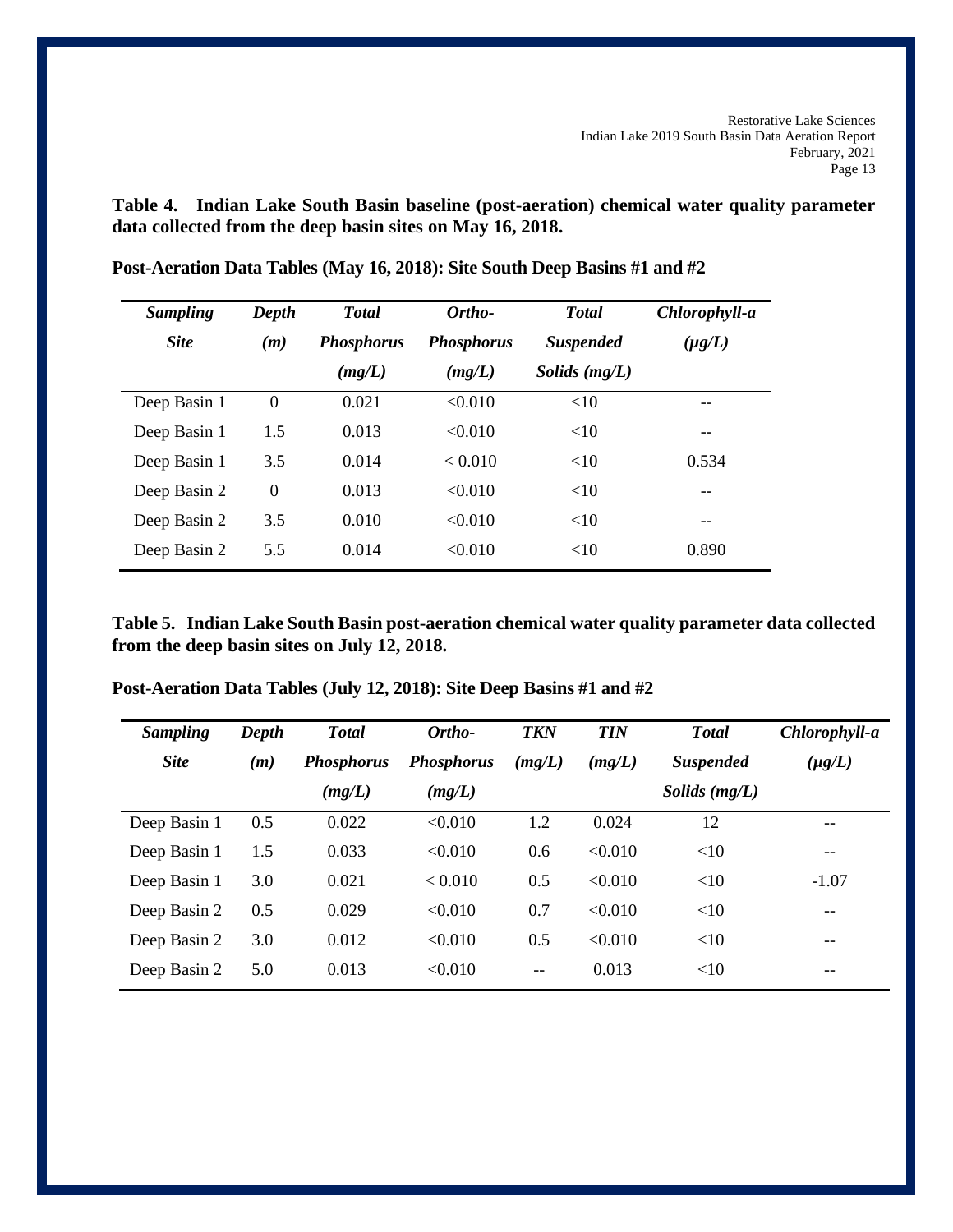**Table 6. Indian Lake South Basin post-aeration chemical water quality parameter data collected from the deep basin sites on September 7, 2018.**

| <b>Sampling</b> | Depth    | <b>Total</b>      | Ortho-            | <b>TKN</b> | <b>TIN</b> | <b>Total</b>     | Chlorophyll-a |
|-----------------|----------|-------------------|-------------------|------------|------------|------------------|---------------|
| <b>Site</b>     | (m)      | <b>Phosphorus</b> | <b>Phosphorus</b> | (mg/L)     | (mg/L)     | <b>Suspended</b> | $(\mu g/L)$   |
|                 |          | (mg/L)            | (mg/L)            |            |            | Solids $(mg/L)$  |               |
| Deep Basin 1    | $\theta$ | 0.023             | < 0.010           | < 0.5      | < 0.010    | <10              | --            |
| Deep Basin 1    | 1.5      | 0.022             | < 0.010           | 0.6        | 0.018      | <10              | --            |
| Deep Basin 1    | 3.0      | < 0.010           | < 0.010           | 0.7        | 0.018      | <10              | $-1.78$       |
| Deep Basin 2    | $\theta$ | 0.019             | < 0.010           | 0.7        | < 0.010    | <10              | --            |
| Deep Basin 2    | 2.5      | 0.025             | < 0.010           | 1.0        | 0.019      | <10              | --            |
| Deep Basin 2    | 4.5      | < 0.010           | < 0.010           | 1.0        | 0.010      | <10              | 0.356         |

**Post-Aeration Data Tables (September 7, 2018): Site South Deep Basins #1 and #2**

**Table 7. Chemical water quality parameters collected at Site #1 South on 12 May 2019.**

| Depth<br>(m) | TP<br>(mg/l) | TIN<br>(mg/l) | <b>NO3</b><br>(mg/l) | NO <sub>2</sub><br>(mg/l) | NH <sub>3</sub><br>(mg/l) | <b>TKN</b><br>(mg/l) | Chlorophyll a<br>(mg/m3) | <b>TSS</b><br>(mg/l) | Ortho-<br>(mg/l) |
|--------------|--------------|---------------|----------------------|---------------------------|---------------------------|----------------------|--------------------------|----------------------|------------------|
|              | 0.014        | 0.24          | 0.21                 | < 0.10                    | 0.029                     | < 0.50               |                          | 12                   | < 0.010          |
| 1.5          | 0.018        | 0.026         | < 0.10               | < 0.10                    | 0.026                     | < 0.50               |                          | 16                   | < 0.010          |
| 3.0          | 0.015        | 0.018         | < 0.10               | < 0.10                    | 0.018                     | < 0.50               |                          | 16                   | < 0.010          |

**Table 8. Physical water quality parameters collected at site #1 South on 12 May 2019.**

| Depth<br>(m) | <b>Temp</b><br>$({}^{\circ}{\bf C})$ | D <sub>O</sub><br>(mg/l) | pH<br>(SU) | Cond<br>$(\mu S/cm)$ | <b>TDS</b><br>(mg/l) | Secchi<br>(ft) |
|--------------|--------------------------------------|--------------------------|------------|----------------------|----------------------|----------------|
| $\theta$     | 14.01                                | 10.18                    | 8.25       | 283.4                | 181.4                | 5.8            |
| 0.5          | 13.90                                | 10.42                    | 8.45       | 282.6                | 180.9                |                |
| 1.0          | 13.98                                | 10.44                    | 8.46       | 283.1                | 181.2                |                |
| 1.5          | 13.87                                | 10.42                    | 8.47       | 282.7                | 181.1                |                |
| 2.0          | 13.59                                | 10.49                    | 8.49       | 334.0                | 215.6                |                |
| 2.5          | 13.44                                | 10.62                    | 8.49       | 376.1                | 238.4                |                |
| 3.0          | 13.42                                | 10.62                    | 8.48       | 381.7                | 242.7                |                |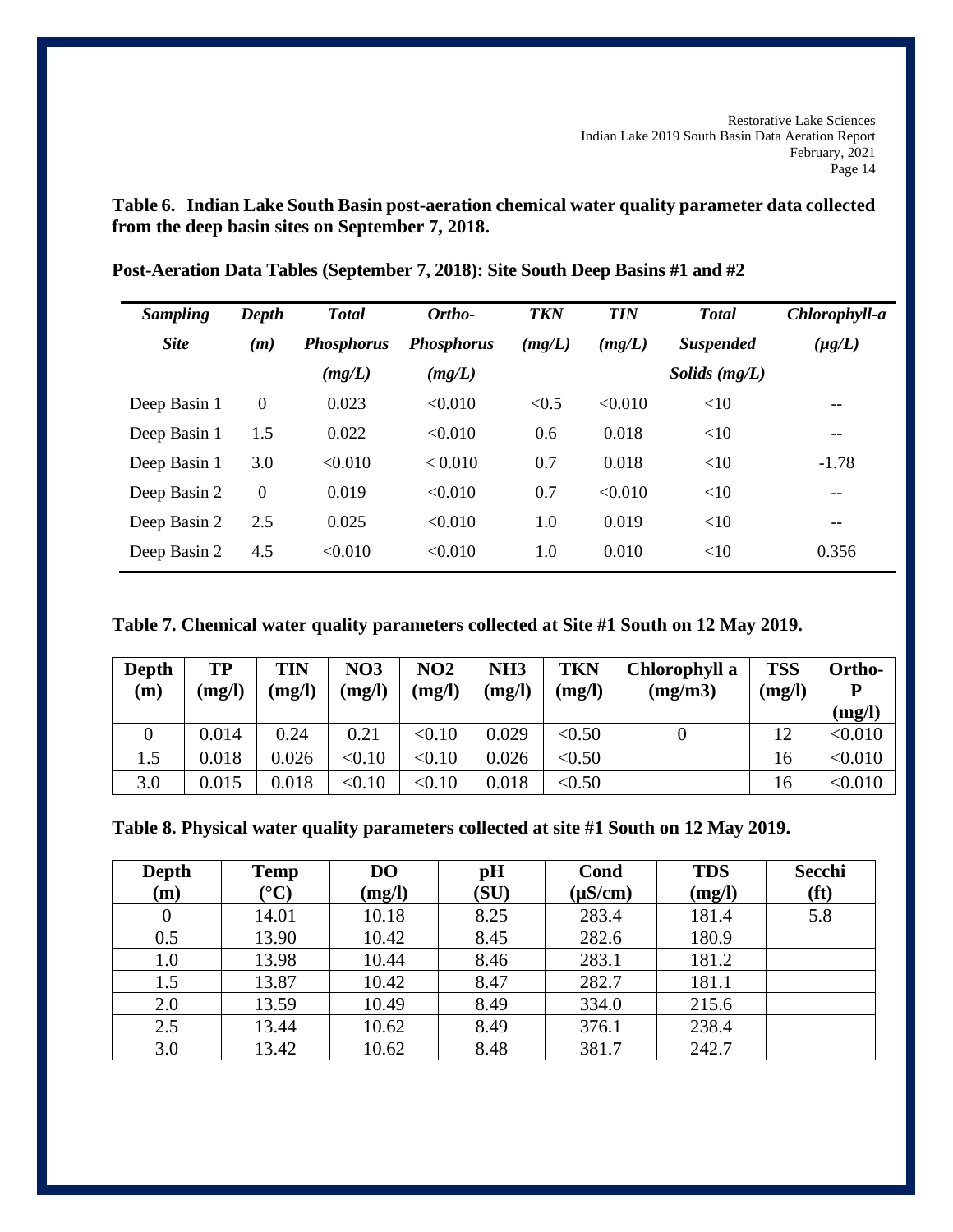| <b>Depth</b><br>(m) | <b>TP</b><br>(mg/l) | TIN<br>(mg/l) | <b>NO3</b><br>(mg/l) | NO <sub>2</sub><br>(mg/l) | NH3<br>(mg/l) | TKN<br>(mg/l) | Chlorophyll a<br>(mg/m3) | <b>TSS</b><br>(mg/l) | Ortho-<br>D<br>(mg/l) |
|---------------------|---------------------|---------------|----------------------|---------------------------|---------------|---------------|--------------------------|----------------------|-----------------------|
|                     | 0.016               | 0.020         | < 0.10               | < 0.10                    | 0.020         | < 0.50        |                          | $<$ 10               | < 0.010               |
| 2.5                 | 0.016               | 0.016         | < 0.10               | < 0.10                    | 0.016         | < 0.50        |                          | $<$ 10               | < 0.010               |
| 5.5                 | 0.015               | 0.035         | < 0.10               | < 0.10                    | 0.035         | < 0.50        |                          | <10                  | < 0.010               |

**Table 9. Chemical water quality parameters collected at Site #2 South on 12 May 2019.**

**Table 10. Physical water quality parameters collected at site #2 South on 12 May 2019.**

| <b>Depth</b> | <b>Temp</b>            | D <sub>O</sub> | pH   | Cond         | <b>TDS</b> | <b>Secchi</b>     |
|--------------|------------------------|----------------|------|--------------|------------|-------------------|
| (m)          | $({}^\circ\mathrm{C})$ | (mg/l)         | (SU) | $(\mu S/cm)$ | (mg/l)     | (f <sup>t</sup> ) |
| $\theta$     | 13.58                  | 10.19          | 8.48 | 385.8        | 246.6      | 5.9               |
| 0.5          | 13.85                  | 10.21          | 8.47 | 389.8        | 250.8      |                   |
| 1.0          | 13.84                  | 10.23          | 8.47 | 389.7        | 246.4      |                   |
| 1.5          | 13.84                  | 10.24          | 8.47 | 381.4        | 248.9      |                   |
| 2.0          | 13.82                  | 10.24          | 8.47 | 381.8        | 243.3      |                   |
| 2.5          | 13.80                  | 10.25          | 8.47 | 389.8        | 247.8      |                   |
| 3.0          | 13.64                  | 10.28          | 8.46 | 382.9        | 248.8      |                   |
| 3.5          | 13.40                  | 10.28          | 8.47 | 368.4        | 234.7      |                   |
| 4.0          | 13.38                  | 10.25          | 8.47 | 373.4        | 236.1      |                   |
| 4.5          | 13.32                  | 10.24          | 8.47 | 298.1        | 202.2      |                   |
| 5.0          | 13.26                  | 10.22          | 8.46 | 283.7        | 181.6      |                   |
| 5.5          | 13.12                  | 6.33           | 8.10 | 472.1        | 293.5      |                   |

| Depth<br>(m) | TP<br>(mg/l) | TIN<br>(mg/l) | <b>NO3</b><br>(mg/l) | <b>NO2</b><br>(mg/l) | NH <sub>3</sub><br>(mg/l) | <b>TKN</b><br>(mg/l) | Chlorophyll a<br>(mg/m3) | <b>TSS</b><br>(mg/l) | Ortho-<br>P<br>(mg/l) |
|--------------|--------------|---------------|----------------------|----------------------|---------------------------|----------------------|--------------------------|----------------------|-----------------------|
|              | 0.013        | 0.024         | < 0.10               | < 0.10               | 0.024                     | 0.74                 | 1.60                     | 22                   | < 0.010               |
|              | 0.020        | 0.036         | < 0.10               | < 0.10               | 0.036                     | 1.40                 |                          | 18                   | < 0.010               |
|              | 0.021        | 0.031         | < 0.10               | < 0.10               | 0.031                     | 0.87                 |                          | 16                   | < 0.010               |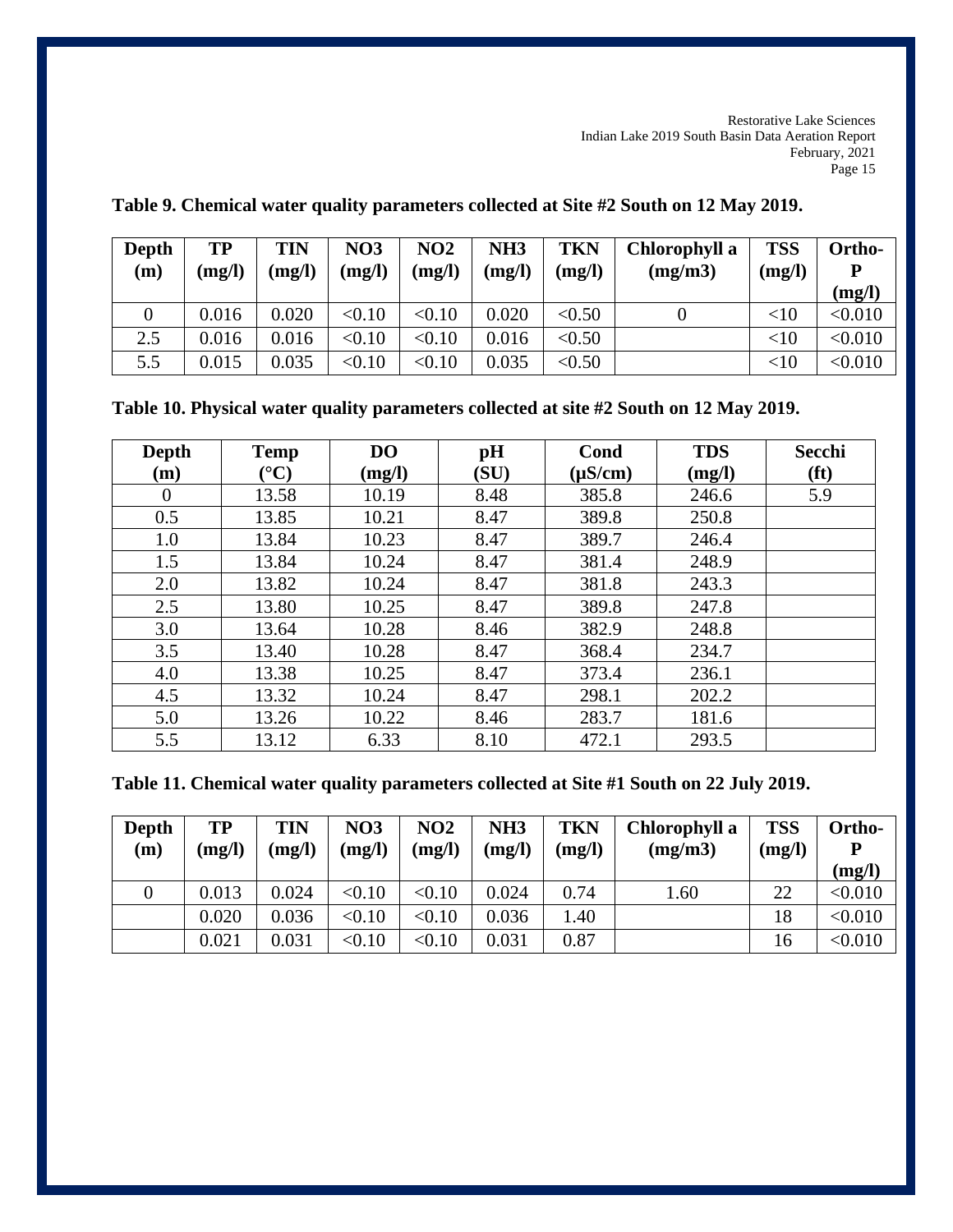| <b>Depth</b><br>(m) | <b>Temp</b><br>$({}^{\circ}{\bf C})$ | DO<br>(mg/l) | pH<br>(SU) | Cond<br>$(\mu S/cm)$ | <b>TDS</b><br>(mg/l) | <b>Secchi</b><br>(ft) |
|---------------------|--------------------------------------|--------------|------------|----------------------|----------------------|-----------------------|
|                     | 27.77                                | 7.69         | 8.45       | 302.0                | 196.1                | 6.6                   |
| 0.5                 | 27.79                                | 7.63         | 8.45       | 318.5                | 193.8                |                       |
| 1.0                 | 27.80                                | 7.61         | 8.43       | 309.9                | 186.5                |                       |
| 1.5                 | 27.80                                | 7.63         | 8.40       | 293.5                | 187.1                |                       |
| 2.0                 | 27.81                                | 7.63         | 8.33       | 301.4                | 195.0                |                       |
| 2.5                 | 27.81                                | 7.63         | 8.31       | 304.2                | 202.7                |                       |
| 3.0                 | 27.81                                | 7.63         | 8.25       | 302.5                | 190.7                |                       |

# **Table 12. Physical water quality parameters collected at site #1 South on 22 July 2019.**

| Depth<br>(m) | TP<br>(mg/l) | TIN<br>(mg/l) | <b>NO3</b><br>(mg/l) | NO <sub>2</sub><br>(mg/l) | NH <sub>3</sub><br>(mg/l) | <b>TKN</b><br>(mg/l) | Chlorophyll a<br>(mg/m3) | <b>TSS</b><br>(mg/l) | Ortho-<br>D<br>(mg/l) |
|--------------|--------------|---------------|----------------------|---------------------------|---------------------------|----------------------|--------------------------|----------------------|-----------------------|
|              | 0.012        | 0.028         | < 0.10               | < 0.10                    | 0.028                     | 0.62                 |                          | 10                   | < 0.010               |
|              | 0.023        | 0.036         | < 0.10               | < 0.10                    | 0.036                     | 1.10                 |                          | <10                  | < 0.010               |
|              | 0.016        | 0.026         | < 0.10               | < 0.10                    | 0.026                     | 0.72                 |                          | 12                   | < 0.010               |

| <b>Depth</b> | <b>Temp</b>      | D <sub>O</sub> | pH<br>(SU) | Cond         | <b>TDS</b> | Secchi            |
|--------------|------------------|----------------|------------|--------------|------------|-------------------|
| (m)          | $\rm ^{\circ}C)$ | (mg/l)         |            | $(\mu S/cm)$ | (mg/l)     | (f <sup>t</sup> ) |
| $\theta$     | 27.79            | 7.49           | 8.48       | 291.3        | 187.3      | 6.8               |
| 0.5          | 27.84            | 7.47           | 8.47       | 289.5        | 185.3      |                   |
| 1.0          | 27.81            | 7.48           | 8.43       | 290.2        | 185.8      |                   |
| 1.5          | 27.80            | 7.50           | 8.43       | 291.2        | 185.4      |                   |
| 2.0          | 27.80            | 7.50           | 8.43       | 290.9        | 186.4      |                   |
| 2.5          | 27.78            | 7.51           | 8.40       | 292.8        | 188.3      |                   |
| 3.0          | 27.80            | 7.50           | 8.35       | 292.8        | 189.5      |                   |
| 3.5          | 27.81            | 7.50           | 8.30       | 300.6        | 189.2      |                   |
| 4.0          | 27.78            | 7.50           | 8.28       | 290.1        | 185.8      |                   |
| 4.5          | 27.77            | 7.50           | 8.27       | 290.1        | 186.9      |                   |
| 5.0          | 27.67            | 7.49           | 8.26       | 289.9        | 185.5      |                   |
| 5.5          | 27.42            | 5.24           | 8.23       | 300.7        | 208.8      |                   |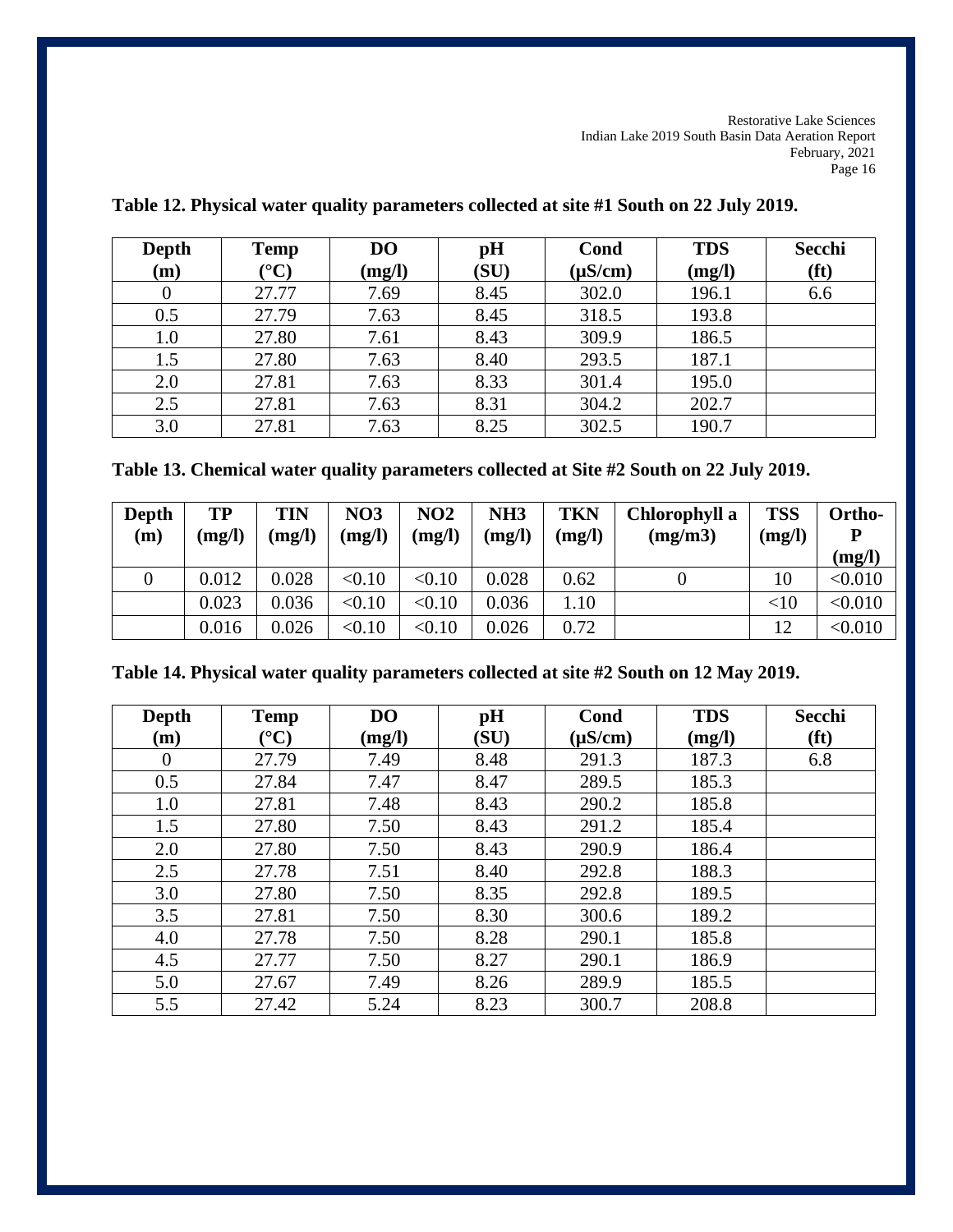| Depth<br>(m) | <b>TP</b><br>(mg/l) | TIN<br>(mg/l) | <b>NO3</b><br>(mg/l) | NO2<br>(mg/l) | NH <sub>3</sub><br>(mg/l) | <b>TKN</b><br>(mg/l) | Chlorophyll a<br>(mg/m3) | <b>TSS</b><br>(mg/l) | Ortho-<br>(mg/l) |
|--------------|---------------------|---------------|----------------------|---------------|---------------------------|----------------------|--------------------------|----------------------|------------------|
|              | < 0.010             | 0.22          | 0.19                 | < 0.10        | 0.031                     | 0.51                 |                          | 18                   | < 0.010          |
| 1.5          | < 0.010             | 0.20          | 0.16                 | < 0.10        | 0.036                     | < 0.50               |                          | 14                   | < 0.010          |
| 3.0          | < 0.010             | 0.22          | 0.19                 | < 0.10        | 0.033                     | < 0.50               |                          | 20                   | < 0.010          |

**Table 15. Chemical water quality parameters collected at Site #1 South on 3 Oct 2019.**

**Table 16. Physical water quality parameters collected at Site #1 South.**

| Depth | <b>Temp</b>           | D <sub>O</sub> | pH   | Cond         | <b>TDS</b> | Secchi            |
|-------|-----------------------|----------------|------|--------------|------------|-------------------|
| (m)   | $({}^{\circ}{\bf C})$ | (mg/l)         | (SU) | $(\mu S/cm)$ | (mg/l)     | (f <sup>t</sup> ) |
|       | 18.85                 | 7.66           | 8.43 | 289.5        | 188.3      | 5.3               |
| 0.5   | 18.85                 | 7.64           | 8.43 | 289.6        | 188.3      |                   |
| 1.0   | 18.81                 | 7.51           | 8.41 | 290.3        | 188.4      |                   |
| 1.5   | 18.80                 | 7.47           | 8.40 | 290.4        | 188.6      |                   |
| 2.0   | 18.78                 | 7.41           | 8.37 | 290.6        | 188.7      |                   |
| 2.5   | 18.75                 | 7.30           | 8.34 | 291.0        | 188.7      |                   |
| 3.0   | 18.75                 | 7.19           | 8.32 | 293.1        | 203.5      |                   |

**Table 17. Chemical water quality parameters collected at Site #2 South on 3 Oct 2019.**

| Depth<br>(m) | TP<br>(mg/l) | TIN<br>(mg/l) | <b>NO3</b><br>(mg/l) | NO <sub>2</sub><br>(mg/l) | NH <sub>3</sub><br>(mg/l) | TKN<br>(mg/l) | Chlorophyll a<br>(mg/m3) | <b>TSS</b><br>(mg/l) | Ortho-<br>(mg/l) |
|--------------|--------------|---------------|----------------------|---------------------------|---------------------------|---------------|--------------------------|----------------------|------------------|
|              | < 0.010      | 0.24          | 0.21                 | < 0.10                    | 0.031                     | < 0.50        | 0.801                    | 12                   | < 0.010          |
| 2.5          | < 0.010      | 0.31          | 0.28                 | < 0.10                    | 0.033                     | < 0.50        |                          | 10                   | < 0.010          |
|              | < 0.010      | 0.26          | 0.23                 | < 0.10                    | 0.037                     | < 0.50        |                          | $<$ 10               | < 0.010          |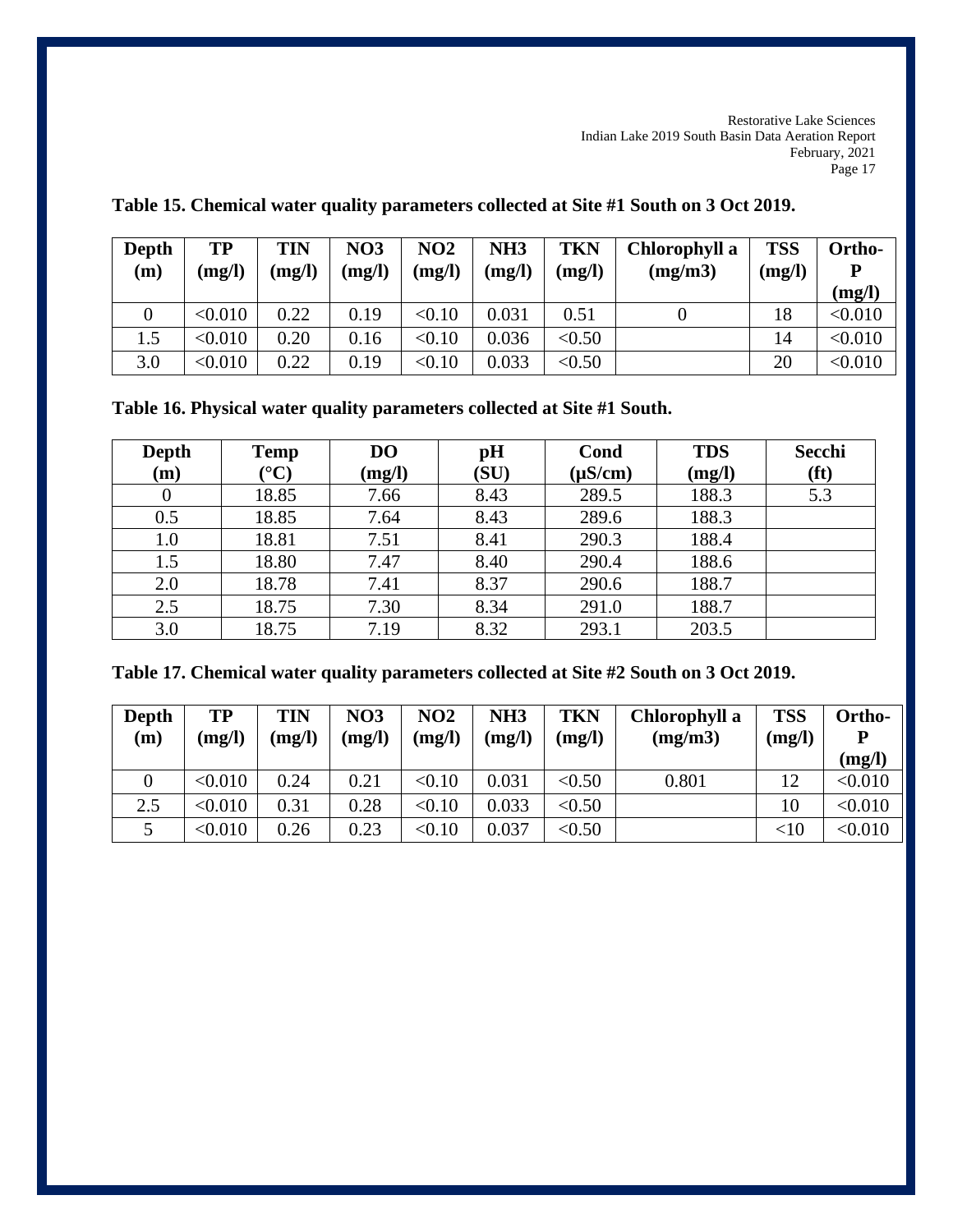| <b>Depth</b> | <b>Temp</b>           | D <sub>O</sub> | pH   | Cond         | <b>TDS</b> | Secchi            |
|--------------|-----------------------|----------------|------|--------------|------------|-------------------|
| (m)          | $({}^{\circ}{\bf C})$ | (mg/l)         | (SU) | $(\mu S/cm)$ | (mg/l)     | (f <sup>t</sup> ) |
| $\Omega$     | 18.88                 | 7.71           | 8.44 | 290.2        | 187.8      | 5.2               |
| 0.5          | 18.88                 | 7.70           | 8.43 | 289.8        | 187.9      |                   |
| 1.0          | 18.87                 | 7.62           | 8.40 | 290.1        | 188.2      |                   |
| 1.5          | 18.86                 | 7.58           | 8.40 | 290.1        | 188.2      |                   |
| 2.0          | 18.86                 | 7.51           | 8.39 | 290.2        | 188.2      |                   |
| 2.5          | 18.85                 | 7.49           | 8.39 | 290.4        | 188.5      |                   |
| 3.0          | 18.75                 | 7.46           | 8.36 | 291.3        | 188.8      |                   |
| 3.5          | 18.68                 | 7.31           | 8.33 | 291.3        | 188.6      |                   |
| 4.0          | 18.64                 | 7.22           | 8.32 | 291.3        | 188.8      |                   |
| 4.5          | 18.63                 | 7.01           | 8.30 | 291.4        | 188.9      |                   |
| 5.0          | 18.60                 | 6.95           | 8.27 | 291.6        | 189.1      |                   |
| 5.5          | 18.54                 | 6.87           | 8.24 | 292.9        | 211.2      |                   |

**Table 18. Physical water quality parameters collected at Site #2 South on 3 Oct 2019.**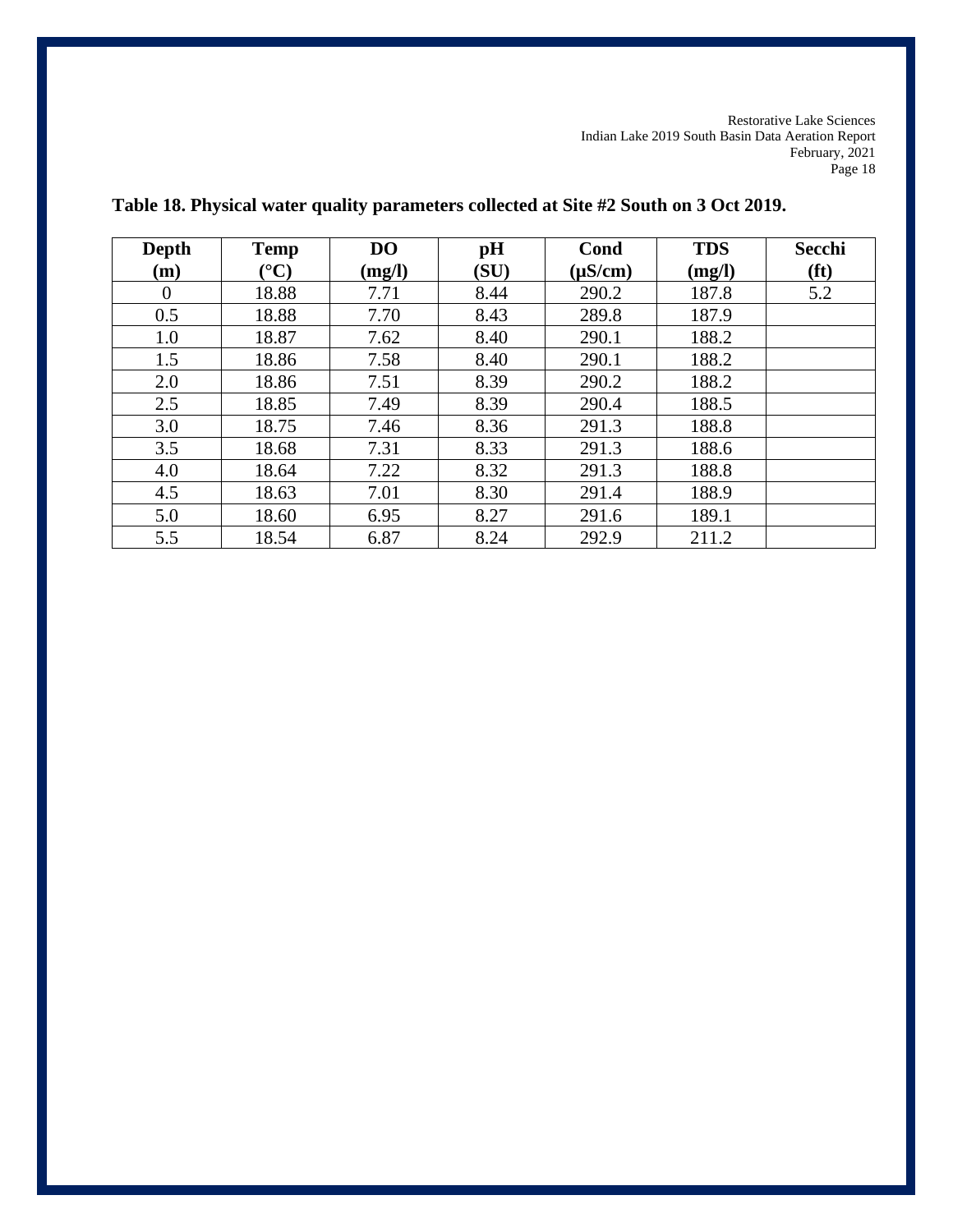| Depth<br>(m) | TP<br>(mg/l) | TIN<br>(mg/l) | <b>NO3</b><br>(mg/l) | NO <sub>2</sub><br>(mg/l) | NH <sub>3</sub><br>(mg/l) | <b>TKN</b><br>(mg/l) | Chlorophyll a<br>(mg/m3) | <b>TSS</b><br>(mg/l) | Ortho-<br>D<br>(mg/l) |
|--------------|--------------|---------------|----------------------|---------------------------|---------------------------|----------------------|--------------------------|----------------------|-----------------------|
|              | 0.018        | < 0.010       | < 0.10               | < 0.10                    | < 0.010                   | 0.54                 |                          | $<$ 10               | 0.011                 |
| 1.5          | 0.017        | < 0.010       | < 0.10               | < 0.10                    | < 0.010                   | < 0.50               |                          | $<$ 10               | < 0.010               |
| 3.0          | 0.020        | < 0.010       | < 0.10               | < 0.10                    | < 0.010                   | 0.52                 |                          | $<$ 10               | < 0.010               |

**Table 19. Chemical water quality parameters collected at Site #1 South on 27 May 2020.**

**Table 20. Physical water quality parameters collected at site #1 South on 27 May 2020.**

| Depth | <b>Temp</b>       | <b>DO</b> | pH   | Cond         | Secchi |
|-------|-------------------|-----------|------|--------------|--------|
| (m)   | $\rm ^{\circ} C)$ | (mg/l)    | (SU) | $(\mu S/cm)$ | (ft)   |
| 0     | 26.3              | 9.1       | 8.3  | 299          |        |
| 0.5   | 26.3              | 9.1       | 8.4  | 299          |        |
| 1.0   | 26.2              | 9.0       | 8.4  | 299          |        |
| 1.5   | 25.9              | 8.9       | 8.4  | 298          | 5.9    |
| 2.0   | 25.5              | 8.9       | 8.4  | 298          |        |
| 2.5   | 25.4              | 8.9       | 8.4  | 295          |        |
| 3.0   | 22.9              | 9.0       | 8.4  | 295          |        |

**Table 21. Chemical water quality parameters collected at Site #2 South on 27 May 2020.**

| Depth<br>(m) | TP<br>(mg/l) | TIN<br>(mg/l) | <b>NO3</b><br>(mg/l) | NO <sub>2</sub><br>(mg/l) | NH <sub>3</sub><br>(mg/l) | <b>TKN</b><br>(mg/l) | Chlorophyll a<br>(mg/m3) | <b>TSS</b><br>(mg/l) | Ortho-<br>P<br>(mg/l) |
|--------------|--------------|---------------|----------------------|---------------------------|---------------------------|----------------------|--------------------------|----------------------|-----------------------|
|              | 0.018        | < 0.010       | < 0.10               | < 0.10                    | < 0.010                   | 0.58                 |                          | $<$ 10               | < 0.010               |
| 2.5          | 0.018        | < 0.010       | < 0.10               | < 0.10                    | < 0.010                   | 0.63                 |                          | $<$ 10               | < 0.010               |
| 5.5          | 0.017        | < 0.010       | < 0.10               | < 0.10                    | < 0.010                   | < 0.50               |                          | $<$ 10               | < 0.010               |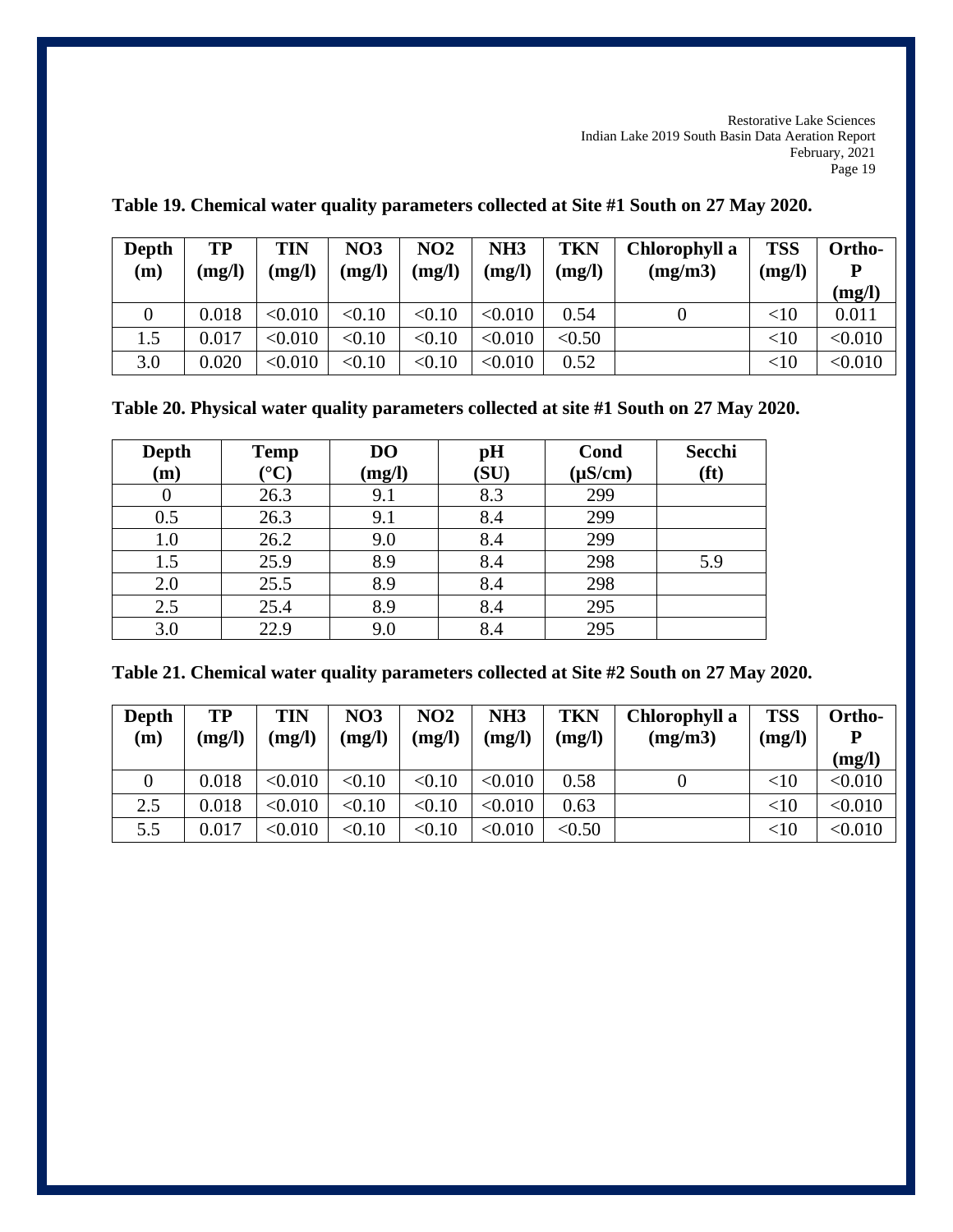| <b>Depth</b>   | <b>Temp</b>           | D <sub>O</sub> | pH   | Cond         | <b>Secchi</b>     |
|----------------|-----------------------|----------------|------|--------------|-------------------|
| (m)            | $({}^{\circ}{\rm C})$ | (mg/l)         | (SU) | $(\mu S/cm)$ | (f <sup>t</sup> ) |
| $\overline{0}$ | 26.4                  | 8.8            | 8.5  | 300          | 6.1               |
| 0.5            | 26.4                  | 8.8            | 8.5  | 301          |                   |
| 1.0            | 26.3                  | 8.7            | 8.5  | 301          |                   |
| 1.5            | 26.0                  | 8.7            | 8.5  | 301          |                   |
| 2.0            | 25.9                  | 8.9            | 8.4  | 301          |                   |
| 2.5            | 25.9                  | 8.9            | 8.4  | 301          |                   |
| 3.0            | 23.5                  | 8.8            | 8.4  | 300          |                   |
| 3.5            | 23.5                  | 8.8            | 8.4  | 300          |                   |
| 4.0            | 23.4                  | 8.8            | 8.4  | 297          |                   |
| 4.5            | 23.4                  | 8.8            | 8.4  | 297          |                   |
| 5.0            | 23.1                  | 8.8            | 8.4  | 297          |                   |
| 5.5            | 22.0                  | 8.8            | 8.4  | 297          |                   |

# **Table 22. Physical water quality parameters collected at site #2 South on 27 May 2020.**

**Table 23. Chemical water quality parameters collected at Site #1 South on 30 July 2020.**

| Depth<br>(m) | TP<br>(mg/l) | TIN<br>(mg/l) | <b>NO3</b><br>(mg/l) | NO2<br>(mg/l) | NH3<br>(mg/l) | <b>TKN</b><br>(mg/l) | Chlorophyll a<br>(mg/m3) | <b>TSS</b><br>(mg/l) | Ortho-<br>(mg/l) |
|--------------|--------------|---------------|----------------------|---------------|---------------|----------------------|--------------------------|----------------------|------------------|
|              | 0.027        | 0.032         | < 0.10               | < 0.10        | 0.032         | < 0.50               |                          | $<$ 10               | < 0.010          |
| 1.5          | 0.021        | 0.022         | < 0.10               | < 0.10        | 0.022         | 0.56                 |                          | $<$ 10               | < 0.010          |
| 3.0          | 0.020        | 0.010         | < 0.10               | < 0.10        | 0.010         | < 0.50               |                          | $<$ 10               | < 0.010          |

**Table 24. Physical water quality parameters collected at site #1 South on 30 July 2020.**

| <b>Depth</b> | <b>Temp</b>      | <b>DO</b> | pH   | Cond         | Secchi |
|--------------|------------------|-----------|------|--------------|--------|
| (m)          | $\rm ^{\circ} C$ | (mg/l)    | (SU) | $(\mu S/cm)$ | (f t)  |
| O            | 27.9             | 7.9       | 8.5  | 319          | 5.1    |
| 0.5          | 27.9             | 7.9       | 8.5  | 319          |        |
| 1.0          | 27.9             | 8.1       | 8.5  | 319          |        |
| 1.5          | 27.6             | 8.0       | 8.5  | 333          |        |
| 2.0          | 27.5             | 7.8       | 8.5  | 314          |        |
| 2.5          | 27.2             | 7.9       | 8.5  | 309          |        |
| 3.0          | 26.8             | 7.6       | 8.5  | 315          |        |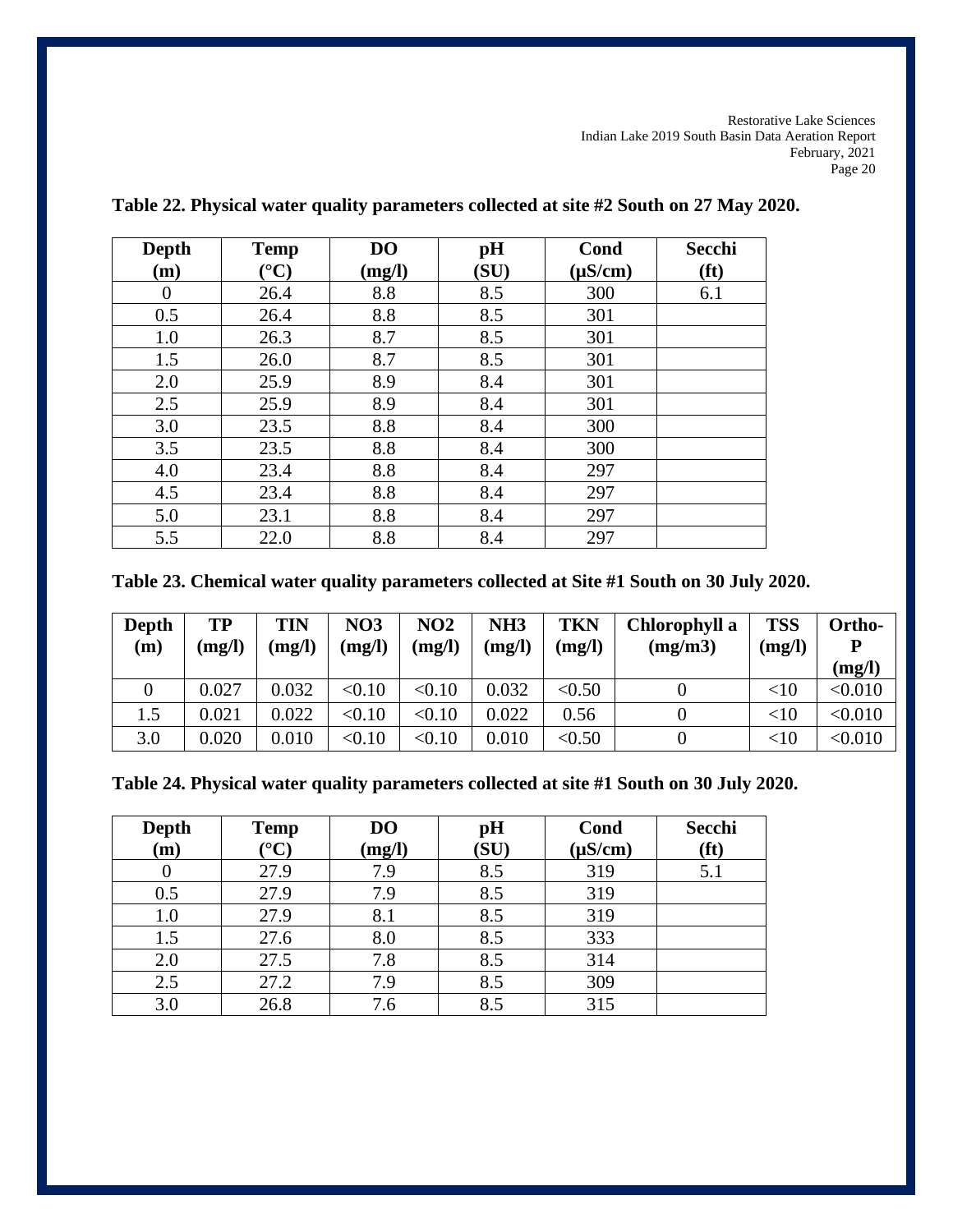| <b>Depth</b><br>(m) | TP<br>(mg/l) | TIN<br>(mg/l) | <b>NO3</b><br>(mg/l) | NO <sub>2</sub><br>(mg/l) | NH <sub>3</sub><br>(mg/l) | <b>TKN</b><br>(mg/l) | Chlorophyll a<br>(mg/m3) | <b>TSS</b><br>(mg/l) | Ortho-<br>(mg/l) |
|---------------------|--------------|---------------|----------------------|---------------------------|---------------------------|----------------------|--------------------------|----------------------|------------------|
|                     | 0.020        | 0.022         | < 0.10               | < 0.10                    | 0.022                     | < 0.50               |                          | 10                   | < 0.010          |
| 2.5                 | 0.021        | 0.024         | < 0.10               | < 0.10                    | 0.024                     | < 0.50               |                          | $<$ 10               | < 0.010          |
| 5.5                 | 0.020        | 0.023         | < 0.10               | < 0.10                    | 0.023                     | < 0.50               | 0.801                    | 12                   | < 0.010          |

**Table 25. Chemical water quality parameters collected at Site #2 South on 30 July 2020.**

**Table 26. Physical water quality parameters collected at site #2 South on 30 July 2020.**

| <b>Depth</b>     | <b>Temp</b>            | DO     | pH   | Cond         | Secchi            |
|------------------|------------------------|--------|------|--------------|-------------------|
| (m)              | $({}^\circ\mathrm{C})$ | (mg/l) | (SU) | $(\mu S/cm)$ | (f <sup>t</sup> ) |
| $\boldsymbol{0}$ | 27.8                   | 8.1    | 8.4  | 320          | 5.9               |
| 0.5              | 27.6                   | 8.1    | 8.4  | 320          |                   |
| 1.0              | 27.6                   | 8.0    | 8.4  | 320          |                   |
| 1.5              | 27.4                   | 8.0    | 8.4  | 320          |                   |
| 2.0              | 27.3                   | 8.0    | 8.4  | 320          |                   |
| 2.5              | 26.5                   | 8.0    | 8.4  | 320          |                   |
| 3.0              | 26.5                   | 8.0    | 8.4  | 318          |                   |
| 3.5              | 26.1                   | 8.0    | 8.4  | 318          |                   |
| 4.0              | 25.9                   | 8.0    | 8.4  | 318          |                   |
| 4.5              | 25.8                   | 7.9    | 8.4  | 314          |                   |
| 5.0              | 25.8                   | 7.8    | 8.3  | 312          |                   |
| 5.5              | 25.8                   | 7.8    | 8.3  | 339          |                   |

|  |  |  | Table 27. Chemical water quality parameters collected at Site #1 South on 13 September 2020. |
|--|--|--|----------------------------------------------------------------------------------------------|
|--|--|--|----------------------------------------------------------------------------------------------|

| Depth<br>(m) | TP<br>(mg/l) | TIN<br>(mg/l) | <b>NO3</b><br>(mg/l) | NO2<br>(mg/l) | NH <sub>3</sub><br>(mg/l) | <b>TKN</b><br>(mg/l) | Chlorophyll a<br>(mg/m3) | <b>TSS</b><br>(mg/l) | Ortho-<br>D<br>(mg/l) |
|--------------|--------------|---------------|----------------------|---------------|---------------------------|----------------------|--------------------------|----------------------|-----------------------|
|              | 0.021        | 0.180         | 0.120                | < 0.10        | 0.054                     | 0.62                 |                          | $<$ 10               | < 0.010               |
| 1.5          | 0.018        | 0.180         | 0.130                | < 0.10        | 0.052                     | 0.60                 |                          | $<$ 10               | < 0.010               |
| 3.0          | 0.026        | 0.210         | 0.160                | < 0.10        | 0.052                     | 0.67                 |                          | $<$ 10               | < 0.010               |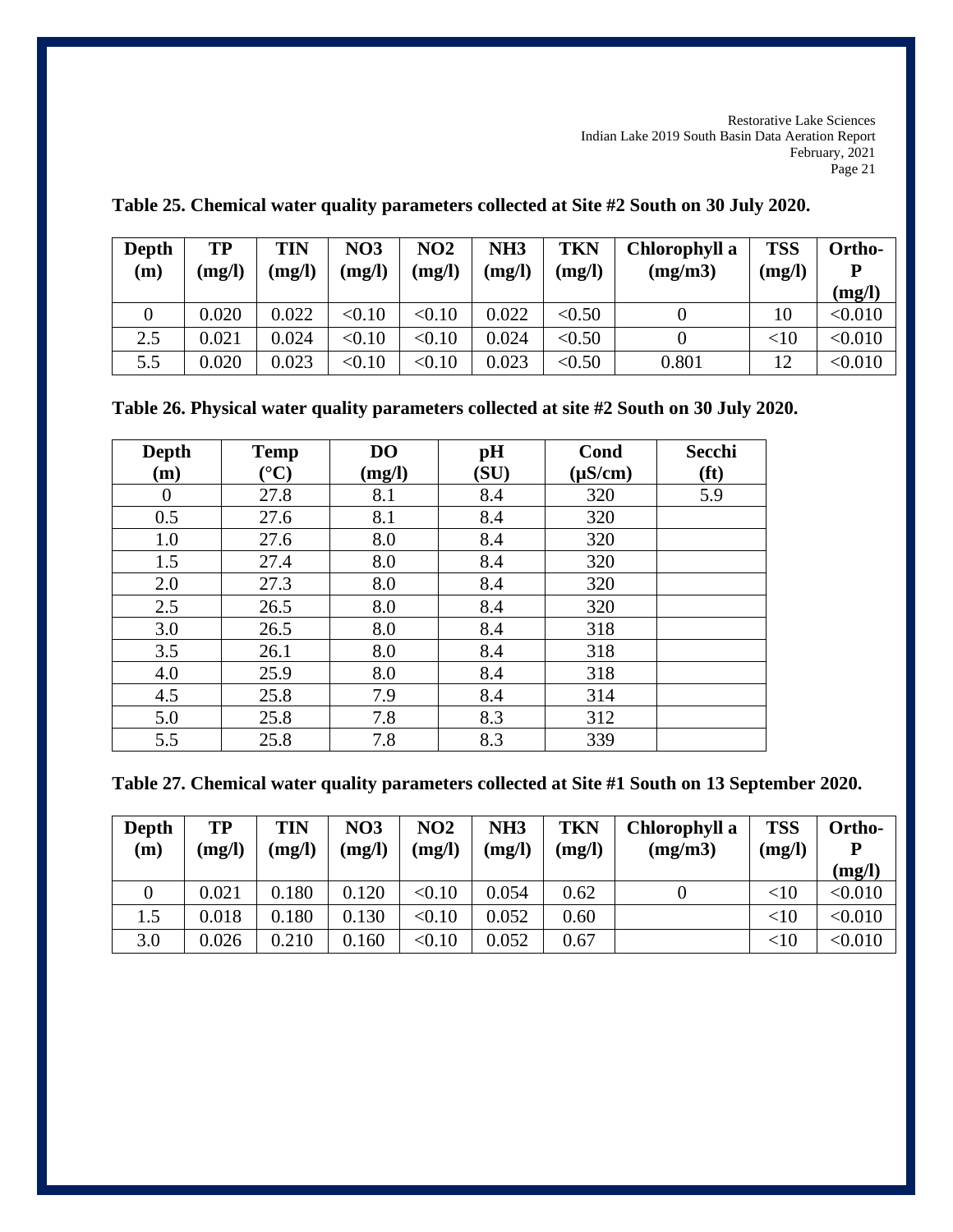| <b>Depth</b><br>(m) | <b>Temp</b><br>$\rm ^{\circ} C)$ | D <sub>O</sub><br>(mg/l) | pH<br>(SU) | Cond<br>$(\mu S/cm)$ | Secchi<br>(f <sup>t</sup> ) |
|---------------------|----------------------------------|--------------------------|------------|----------------------|-----------------------------|
| 0                   | 23.6                             | 8.1                      | 8.6        | 325                  | 5.9                         |
| 0.5                 | 23.6                             | 8.1                      | 8.6        | 325                  |                             |
| 1.0                 | 23.4                             | 8.0                      | 8.5        | 325                  |                             |
| 1.5                 | 23.1                             | 7.8                      | 8.5        | 325                  |                             |
| 2.0                 | 23.1                             | 7.8                      | 8.5        | 325                  |                             |
| 2.5                 | 23.0                             | 7.8                      | 8.5        | 329                  |                             |
| 3.0                 | 23.0                             | 7.8                      | 8.5        | 331                  |                             |

# **Table 28. Physical water quality parameters collected at Site #1 South on 13 September 2020**

|  | Table 29. Chemical water quality parameters collected at Site #2 South on 13 September 2020. |  |  |  |
|--|----------------------------------------------------------------------------------------------|--|--|--|
|  |                                                                                              |  |  |  |

| Depth<br>(m) | TP<br>(mg/l) | TIN<br>(mg/l) | <b>NO3</b><br>(mg/l) | <b>NO2</b><br>(mg/l) | NH <sub>3</sub><br>(mg/l) | <b>TKN</b><br>(mg/l) | Chlorophyll a<br>(mg/m3) | <b>TSS</b><br>(mg/l) | Ortho-<br>(mg/l) |
|--------------|--------------|---------------|----------------------|----------------------|---------------------------|----------------------|--------------------------|----------------------|------------------|
|              | 0.013        | 0.200         | 0.160                | < 0.10               | 0.048                     | 0.52                 |                          | <10                  | < 0.010          |
| 2.5          | < 0.010      | 0.180         | 0.140                | < 0.10               | 0.042                     | < 0.50               |                          | $<$ 10               | < 0.010          |
|              | 0.012        | 0.190         | 0.150                | < 0.10               | 0.043                     | 0.65                 |                          | $<$ 10               | < 0.010          |

**Table 30. Physical water quality parameters collected at Site #2 South on 13 September 2020.**

| <b>Depth</b>     | <b>Temp</b>            | D <sub>O</sub> | pH   | Cond         | Secchi            |
|------------------|------------------------|----------------|------|--------------|-------------------|
| (m)              | $({}^\circ\mathrm{C})$ | (mg/l)         | (SU) | $(\mu S/cm)$ | (f <sup>t</sup> ) |
| $\boldsymbol{0}$ | 23.6                   | 7.5            | 8.4  | 322          | 5.2               |
| 0.5              | 23.5                   | 7.7            | 8.4  | 322          |                   |
| 1.0              | 23.4                   | 7.5            | 8.4  | 322          |                   |
| 1.5              | 23.4                   | 7.4            | 8.4  | 322          |                   |
| 2.0              | 23.3                   | 7.4            | 8.4  | 322          |                   |
| 2.5              | 23.0                   | 7.4            | 8.4  | 320          |                   |
| 3.0              | 23.0                   | 7.3            | 8.3  | 318          |                   |
| 3.5              | 22.9                   | 7.4            | 8.3  | 314          |                   |
| 4.0              | 22.9                   | 7.4            | 8.3  | 308          |                   |
| 4.5              | 21.5                   | 7.4            | 8.3  | 311          |                   |
| 5.0              | 21.5                   | 7.2            | 8.3  | 322          |                   |
| 5.5              | 20.9                   | 6.9            | 8.1  | 330          |                   |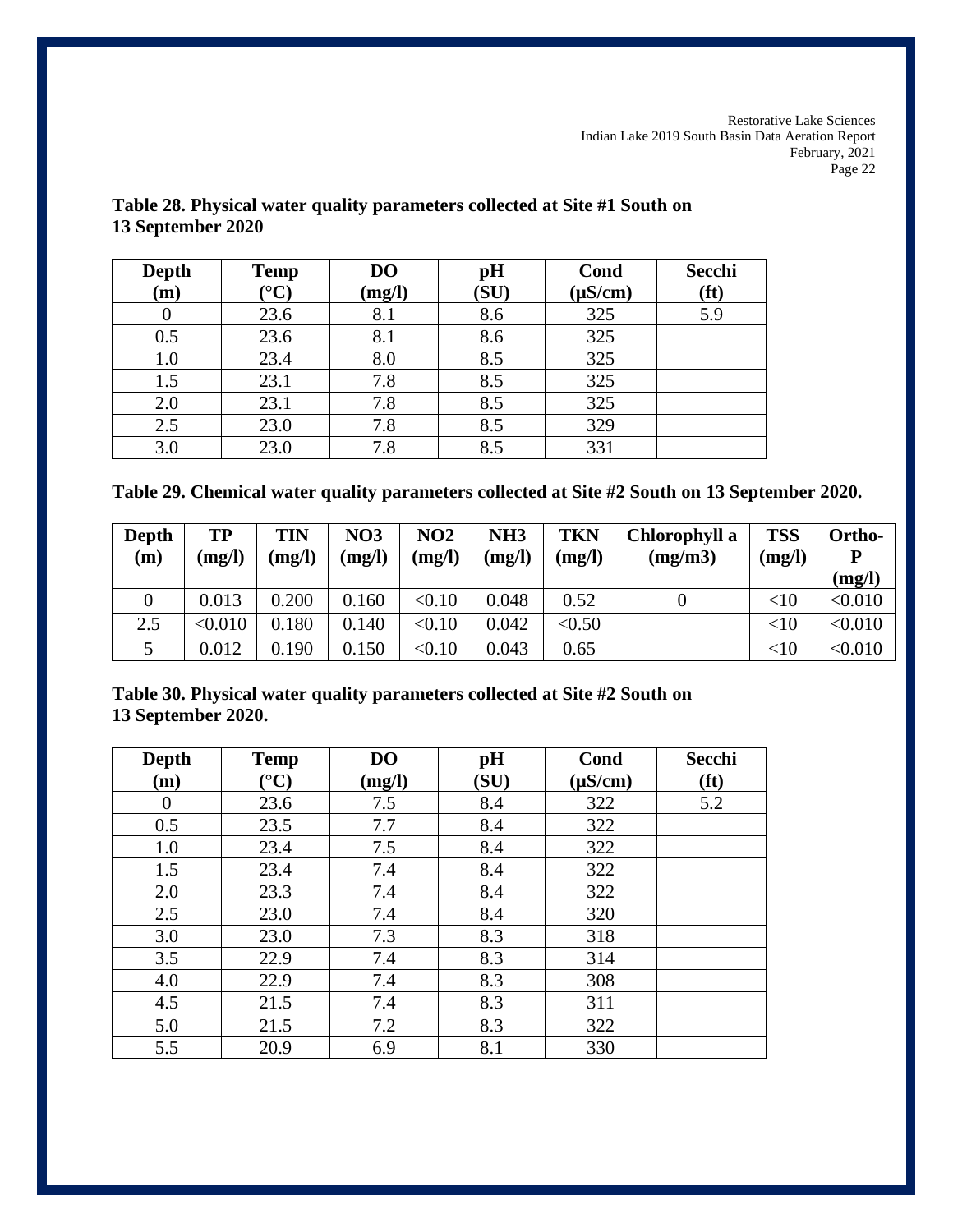# **3.4 d. Summary Tables/Figures for Indian Lake South Basin Phytoplankton Community:**

## **Algal Community Composition Data Graph (Figures 2 and 3):**

2018-2019 algal relative abundance data was previously submitted. The genera present in 2020 included the Chlorophyta (green algae): *Chlorella* sp., *Mougeotia* sp., *Scenedesmus* sp., *Rhizoclonium* sp., *Haematococcus* sp., *Cladophora* sp., *Chloromonas* sp., and *Pediastrum* sp.; the Cyanophyta (bluegreen algae): *Microcystis* sp. and *Oscillatoria* sp.; the Bascillariophyta (diatoms): *Synedra* sp., *Navicula* sp., *Cymbella* sp., and *Stephanodiscus* sp.



**Figure 2. Relative abundance of algal taxa in Indian Lake South Basin (post aeration 2018). Note: The two basins are actually meaning the two sampling sites in the South Basin.**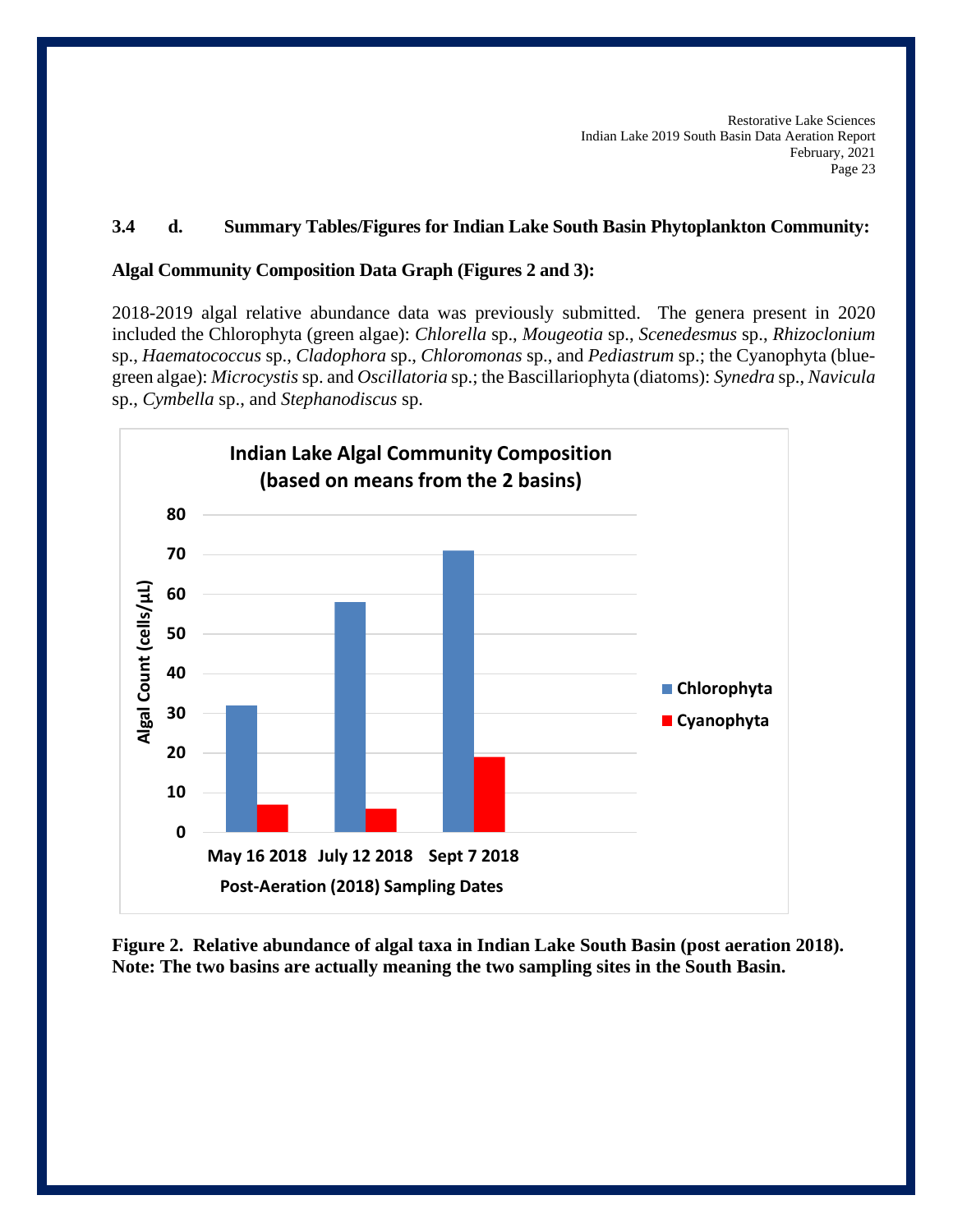

**Figure 3. Relative abundance of algal taxa in Indian Lake South Basin (post aeration 2019). Note: The two basins are actually meaning the two sampling sites in the South Basin.**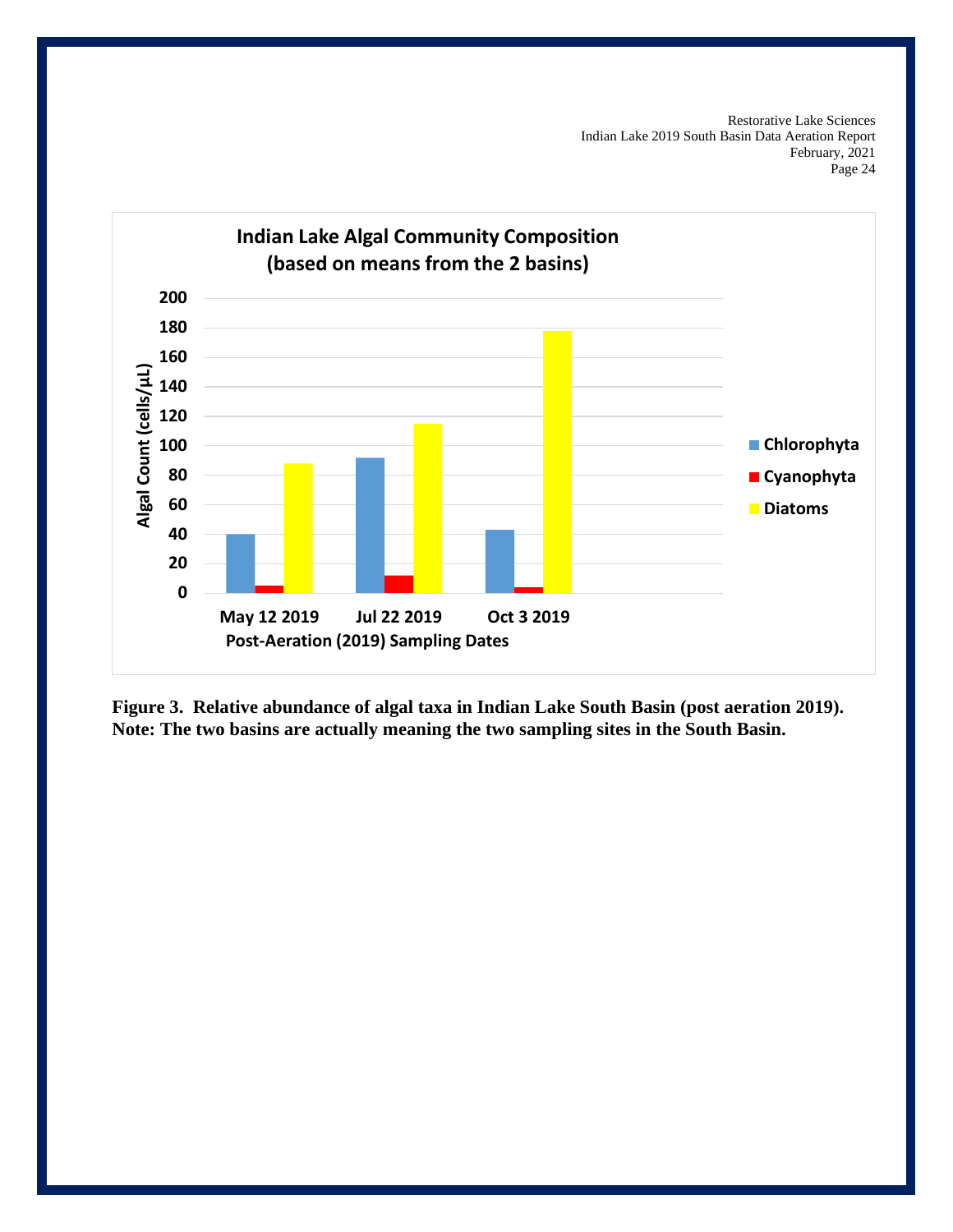

**Figure 4. Relative abundance of algal taxa in Indian Lake South Basin (post aeration 2020). Note: The two basins are actually meaning the two sampling sites in the South Basin.**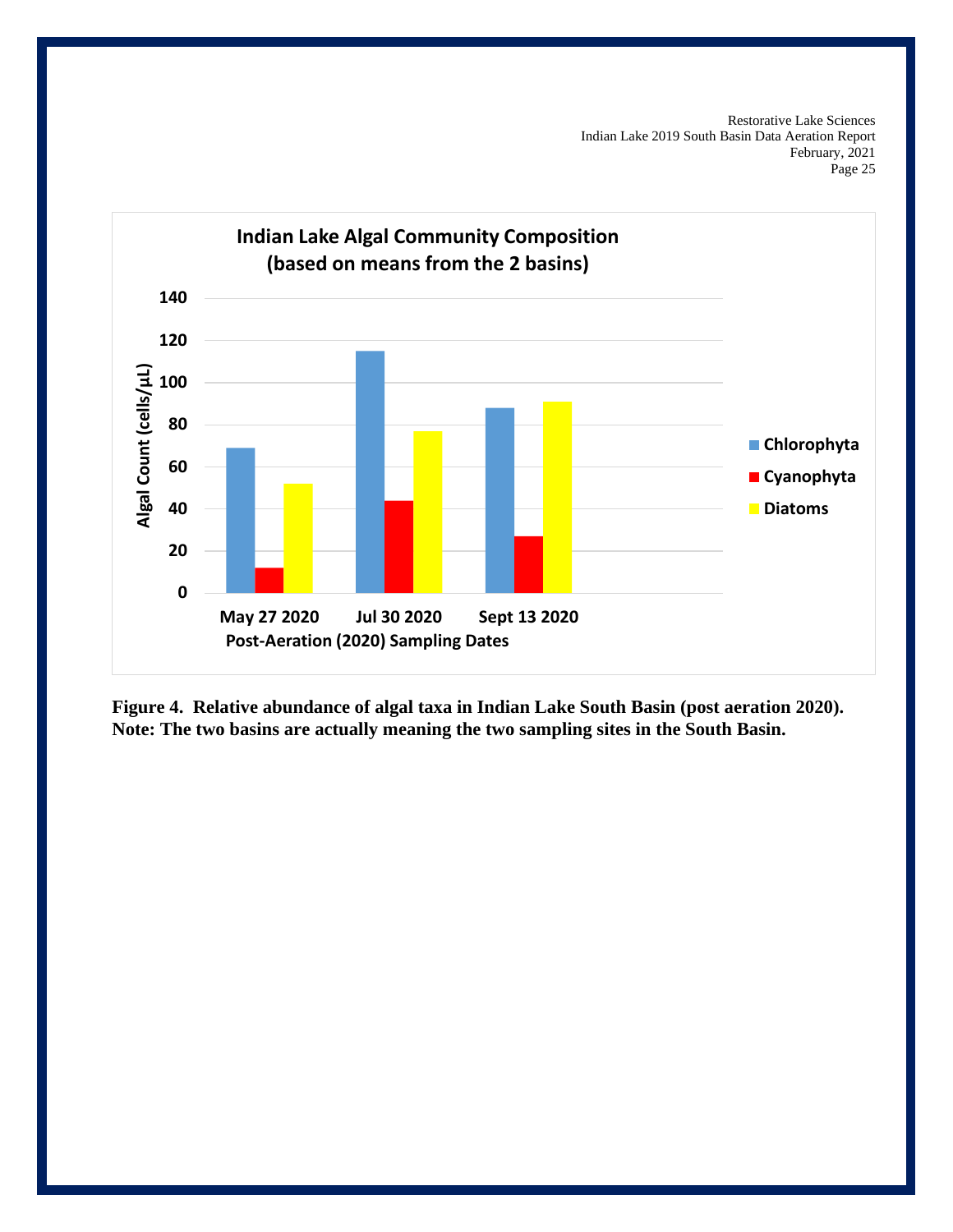# **3.5 e. Reference to Raw Data and QA/QC Information (See Appendix A for 2020 data):**

All raw data, field forms, chain of custody forms, laboratory reports for 2020 post-aeration May-September data can be found in Appendix A. 2018-2019 data was previously submitted.

#### **4.0 CONCLUSIONS**

### **4.1 a. Narrative Summary of Water Quality Trends:**

This section is to report measured trends in all evaluated parameters that may be due to the activity of the LFA system with bioaugmentation. Note: Bioaugmentation was not supplied in 2015-2016 so no Rule 97 was applied for by Lake Savers, LLC. It was however applied in 2017-2019 with a Rule 97 permit from Lake Savers, LLC. In 2021 and beyond, the new LFA permit will require additional data such as total inorganic nitrogen, total Kjeldahl nitrogen, and zooplankton as well as required lake scans.

#### **Water Temperature:**

Neither of the two deep basins exhibited stratification prior to implementation of LFA (June 5, 2015) or on July 13, 2015 or during any sampling periods in 2016. Interestingly, there was a 3.4°C water temperature difference during the October 1, 2015 sampling event. The reason for this difference five months after activation of the LFA system is unclear since the system usually destratifies the water column and makes the water temperature uniform from the surface to the bottom. The water temperatures in 2016 were quite uniform from top to bottom (<2.0°C difference) but water temperatures were slightly higher than in 2015 since air temperatures were at a record high in 2016. In 2017, there was a temperature difference of  $\langle 2^{\circ}$ C among the sampling depths and basins with an overall mean temperature of 21.3 $\pm$ 3.3°C. In 2018, there was a temperature difference of around 2.9-3.7°C in May followed by a <2°C change in July and negligible change in September. This demonstrates that the lake destratification occurs progressively throughout the season. In 2019, water temperatures were near isothermic with less than a 1°C difference from the surface to the bottom. In 2020, water temperatures varied by 2-5°C.

#### **Conductivity:**

The mean conductivity of deep basins #1 and #2 was 305 and 312 mS/cm, respectively pre-aeration on June 5, 2015. On July 13, 2015, the mean conductivity of deep basins #1 and #2 was 306 and 302 mS/cm, respectively post-aeration. On October 1, 2015 (post-aeration) the mean conductivity of deep basins #1 and #2 was 227 mS/cm for each basin. Thus, the conductivity has declined since aeration began. In 2016, the mean conductivity overall was 262 mS/cm which is lower than in 2015. This may be due to the aeration system since we would expect the conductivity to be higher in warmer waters which was not the case. The mean conductivity in 2017 was 274±14 mS/cm which is less than 2015 but greater than 2016. In 2018, the mean conductivity was 290±8.8 mS/cm which is slightly higher than in recent years but when the standard deviation is considered, this mean is similar to recent years.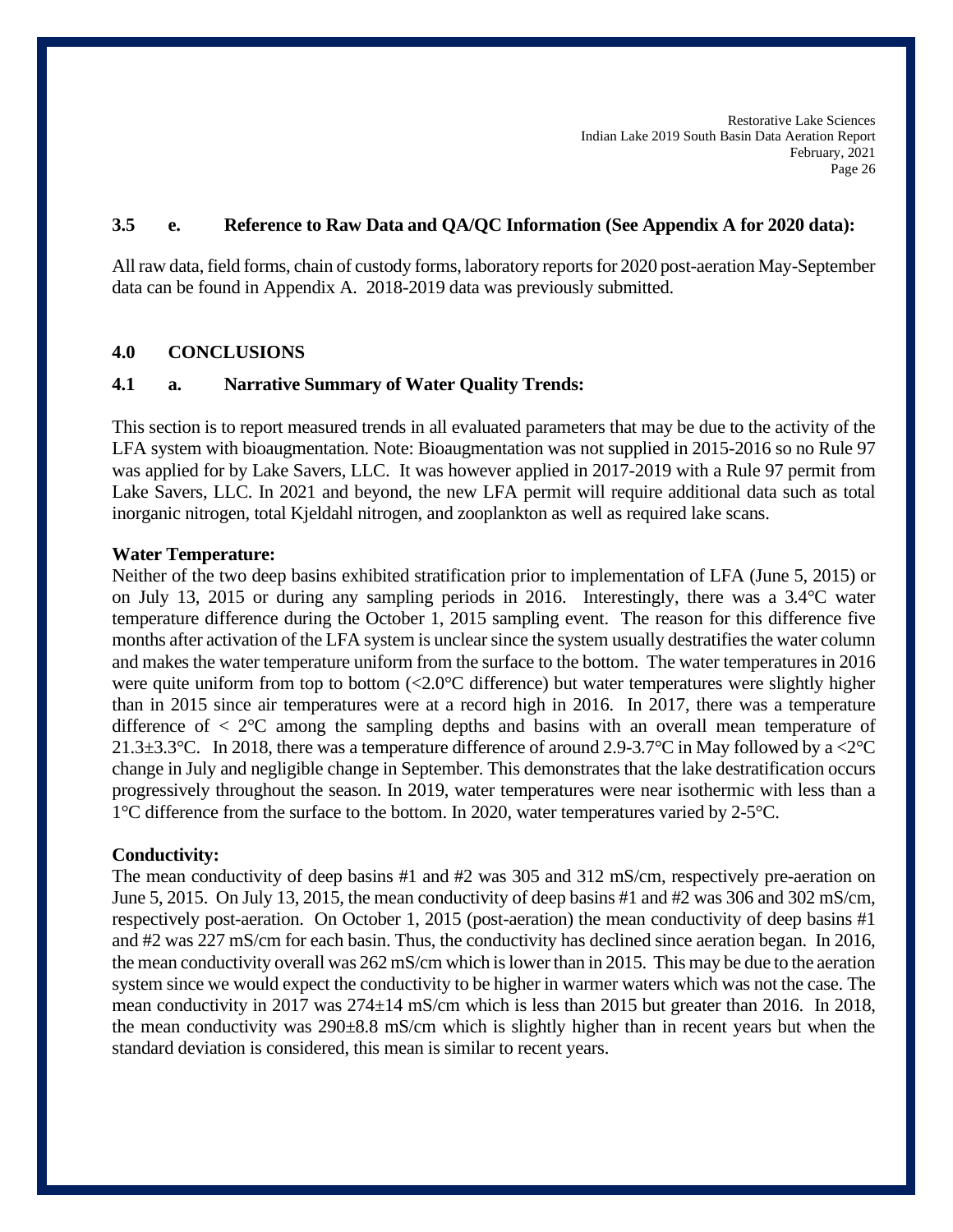In 2019, the mean conductivity was  $314\pm42$  mS/cm which given the standard deviation is similar to recent years but with higher maximum values recorded in 2019. In 2020, the mean conductivity was  $313\pm12$ mS/cm which is almost equal to 2019.

#### **pH:**

The mean pH of deep basins #1 and #2 was 8.6 S.U. pre-aeration on June 5, 2015. The mean pH of deep basins #1 and #2 was 8.3 S.U. post-aeration on July 13, 2015. The mean pH of deep basins #1 and #2 was 8.4 S.U. post-aeration on October 1, 2015. The pH range in 2016 was 8.0-8.5 S.U. with a mean of 8.3 S.U. The mean pH in 2017 was 8.4±0.4 S.U. which is similar to previous years. The mean pH in 2018 was 8.5±0.2 S.U. which is ideal. The mean pH in 2019 was 8.4±0.2 which is also ideal. The mean pH in 2020 was 8.4±0.1 S.U. which is ideal.

#### **Dissolved Oxygen:**

The mean dissolved oxygen (DO) concentration pre-aeration for deep basins #1 and #2 was 10.7 mg/L and 10.3 mg/L respectively on June 5, 2015. The mean dissolved oxygen (DO) concentration post-aeration for deep basins #1 and #2 was 8.0 mg/L and 8.0 mg/L respectively on July 13, 2015. The mean dissolved oxygen (DO) concentration post-aeration for deep basins #1 and #2 was 8.1 mg/L and 8.2 mg/L respectively on October 1, 2015. The mean DO concentration in 2016 was 8.5 mg/l which is favorable given the higher water and air temperatures. Thus, dissolved oxygen slightly declined since June of 2015 with operation of the LFA system but increased again in 2016 and 2017. The mean DO concentration increased to 8.8±1.1 mg/L in 2017. The mean DO concentration in 2018 was 8.3±0.2 mg/L which is lower than in 2017 but higher than previous years. This is favorable since the water temperatures were higher in 2018 and warmer water usually holds less oxygen. These DO concentrations are favorable for the health of the lake and the warm water fishery present. In 2019, the mean DO concentration was 8.3±1.4 mg/L which is favorable. In 2020, the mean DO concentration was  $8.4\pm0.6$  mg/L which is favorable.

#### **Secchi Transparency:**

The mean Secchi transparency for deep basins #1 and #2 pre-aeration on June 5, 2015 was 7.8 feet and 9.0 feet, respectively. The mean Secchi transparency for deep basins #1 and #2 post-aeration on July 13, 2015 was 8.0 feet and 14.0 feet, respectively. The mean Secchi transparency for deep basins #1 and #2 postaeration on October 1, 2015 was 8.0+ feet and 16.0+ feet, respectively. In 2016, the mean Secchi transparency was 8.6 feet which is favorable. Thus, the Secchi transparency (clarity) of the Indian Lake South Basin increased in both deep basins with a 7.0-foot increase in deep basin #2 in 2015. In 2016, the Secchi transparency was highest in June, likely due to less algae in the water at that time. The mean Secchi transparency in 2017 was 9.6±4.6 feet and in 2018 the mean Secchi transparency was 8.1±3.9 feet. This was due to the transparency falling from 13.1 feet in May to 5.6 feet by September. Since the TSS concentrations and the chlorophyll-a were low, the clarity was reduced due to tannins in the water column. The mean Secchi in 2019 was overall lower at 5.9±0.7 feet. This correlates with the observed lower clarity in the North Basin as well. The mean Secchi in 2020 was 5.7±0.4 feet which is lower than past years.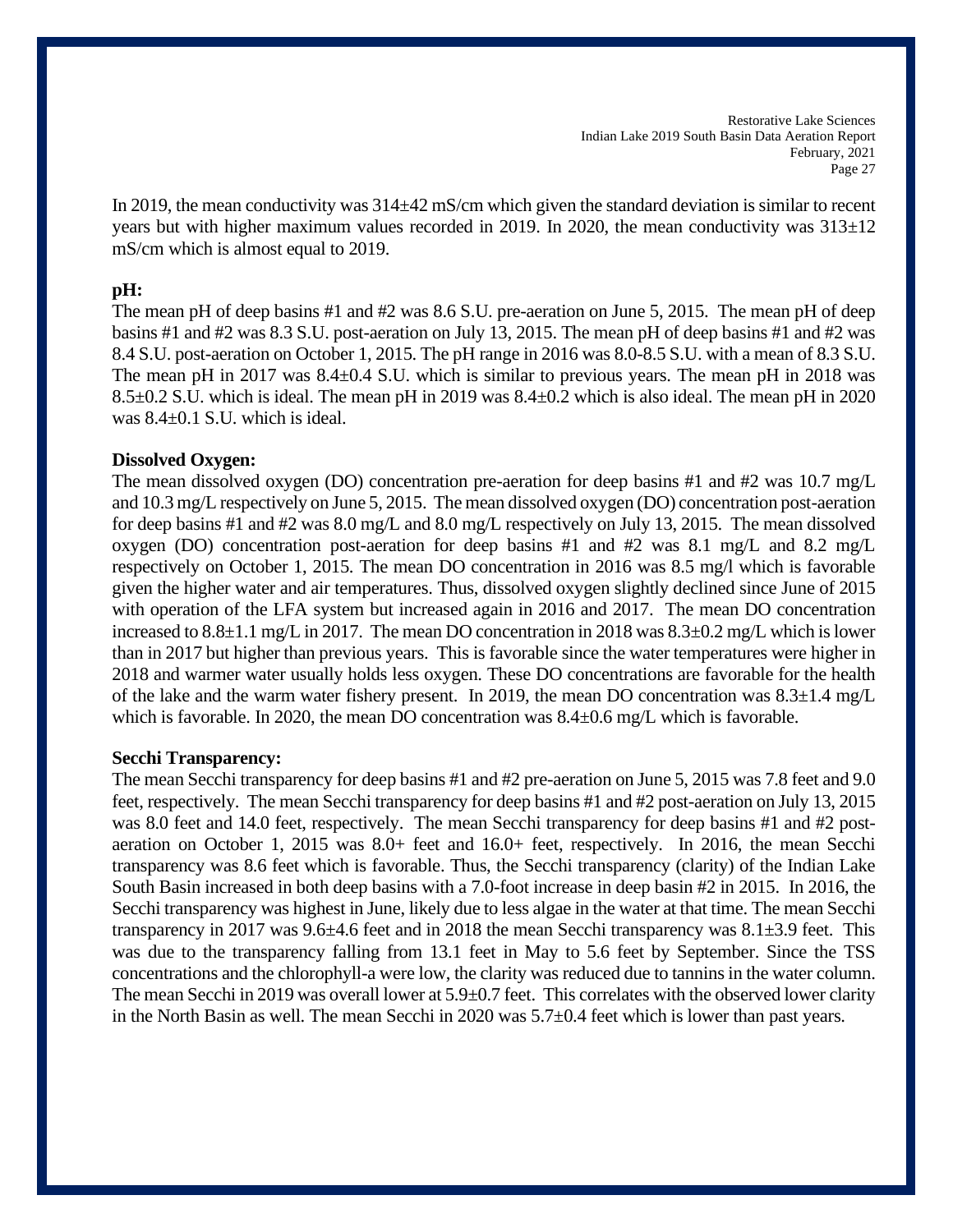#### **Nutrients (Phosphorus and Ortho-Phosphorus):**

The mean ortho-phosphorus concentrations pre-aeration (2015) and post-aeration (2016-2020) were all < 0.010 mg/l in both of the basins which means little phosphorus is available to water column biota.

The mean total phosphorus concentration pre-aeration in deep basins #1 and #2 was 0.133 mg/L and 0.014 mg/L on June 5, 2015. The mean total phosphorus concentration post-aeration in deep basins #1 and #2 was 0.011 mg/L and < 0.010 mg/L on July 13, 2015. The mean total phosphorus concentration postaeration in deep basins #1 and #2 was 0.012 mg/L and < 0.010 mg/L on October 1, 2015. The elevated TP concentration in early June of 2015 may have been attributed to nutrient loading from heavy rains that occurred in spring and early summer of 2015. The LFA system appears to have reduced these TP concentrations during the summer of 2015. In 2016, the mean TP concentration was 0.017 mg/L which is favorable and below the eutrophic threshold and the mean ortho-phosphorus concentration was still <0.010 mg/L which is ideal and means that low amounts of phosphorus are bioavailable to algae. The mean TP concentration in 2017 was  $0.016\pm0.01$  mg/L which is favorable. The mean TP in 2018 was  $0.018\pm0.01$ mg/L which is also favorable. The LFA system has overall reduced phosphorus in the lake. The mean TP in 2019 was low at 0.014±0.0 mg/L which is quite favorable. In addition, all of the ortho-phosphorus values in 2019 were below detection at <0.010 mg/L. The mean TP in 2020 was 0.019±0.0 mg/L which is higher than in recent years.

## **Total Suspended Solids:**

The total suspended solids were elevated pre-aeration on June 5, 2015 with means of 100 mg/L and < 10 mg/L for deep basins #1 and #2, respectively. The reasons for that result may be connected to the observed nutrient loads from heavy rainfall that occurred in spring and early summer of 2015. Both post-aeration dates of July 13, 2015 and October 1, 2015 were associated with TSS values < 10 mg/L. In 2016, all but two measurements were < 10 mg/L with one value at 10 and another at 12 mg/L. The mean TSS in 2017 was  $10.9\pm3.8$  mg/L which is low and favorable. In 2018 all but one TSS value were  $< 10$  mg/L with the highest value recorded in deep basin #1 in July at 12 mg/L which is still low. These values are ideal and explain the continued and increased water clarity throughout the season. The LFA system appears to have a reducing effect on total suspended solids. The mean TSS in 2019 was 13.7±4.0 mg/L and was slightly higher than in previous years and correlates with the lower Secchi transparency. The mean TSS in 2020 was  $10.1\pm0.5$  mg/L which is lower than in recent years.

## **Algae/Chlorophyll-***a***:**

The mean chlorophyll-a concentration pre-aeration on June 5, 2015 was 0  $\mu$ g/L and post-aeration on July 13, 2015 was also 0 µg/L. Post-aeration on October 1, 2015, the chlorophyll-a increased slightly to 0.890  $\mu$ g/L in deep basin #1 and 0.712  $\mu$ g/L in deep basin #2. This increase is negligible and could have been attributed to a seasonal attribute. The mean chlorophyll-a concentration in 2016 was 1.2 µg/L which is favorable and surprising given the higher water and air temperatures. The algal community composition changed with a measured decline in Cyanophyta (blue-green algae) and a decrease in green algae but an increase in diatoms between pre-aeration on June 5, 2015 and by post-aeration on October 1, 2015.